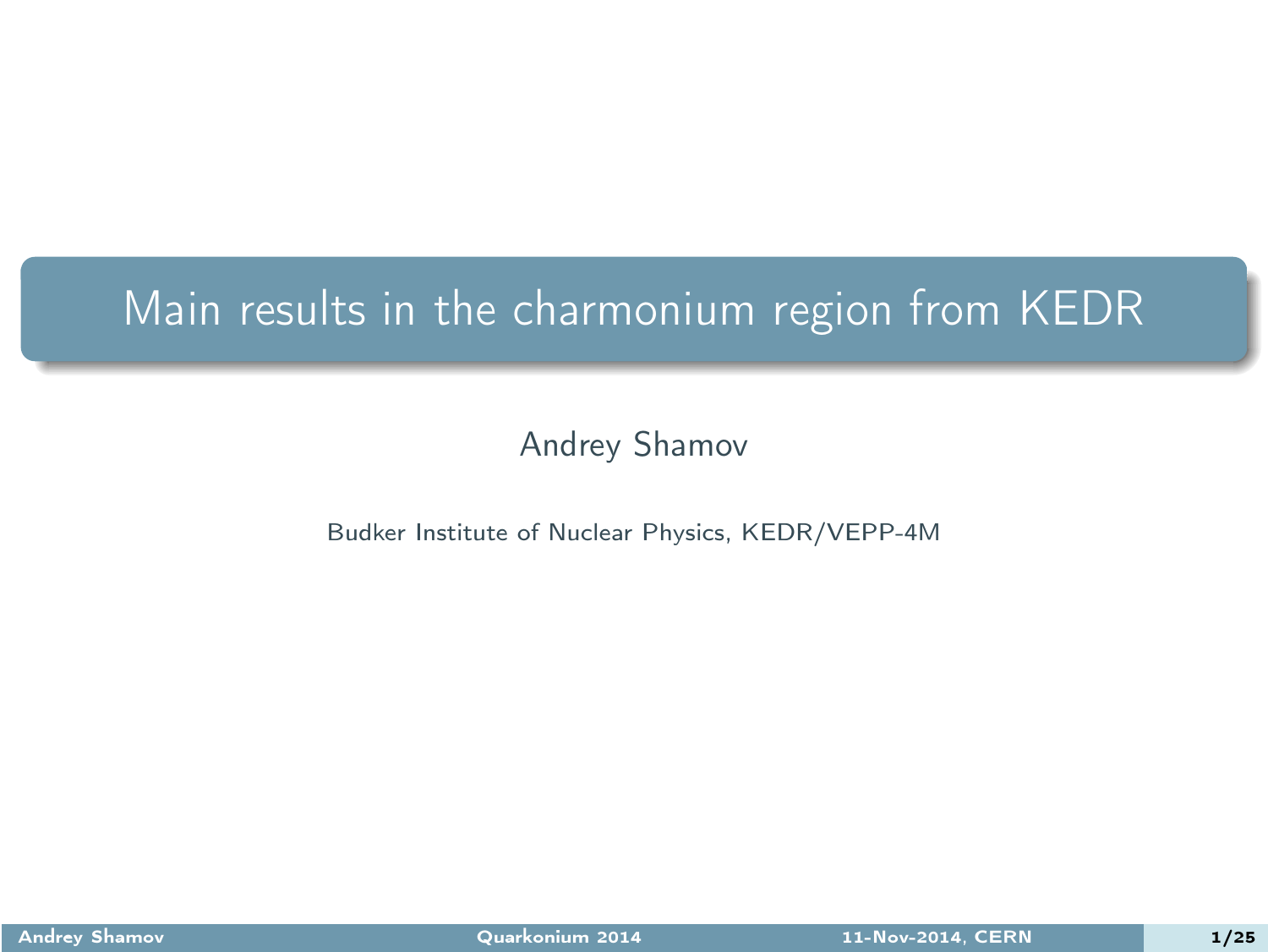#### Outline: Main KEDR results in the charmonium region

- <sup>1</sup> [VEPP-4M](#page-2-0) collider and KEDR detector
	- 2) Cross section of  $e^+e^-$  [annihilation](#page-4-0) nearby a narrow resonance
- (3) [Measurement](#page-6-0) of  $J/\psi$  and  $\psi(2S)$  masses
- (4) [Study](#page-9-0) of  $J/\psi \rightarrow \Gamma_{ee} \times \Gamma_{II}/\Gamma$
- 5 [Study](#page-11-0) of  $J/\psi \rightarrow \gamma \eta_c$
- 6 Γ<sub>ee</sub>  $\times$  Γ<sub>μμ</sub>/Γ [determination](#page-14-0) for  $\psi(2S)$
- (7)  $\Gamma_{ee} \times \Gamma_h / \Gamma$  [determination](#page-15-0) for  $\psi(2S)$
- [Determination](#page-17-0) of main  $\psi(3770)$  parameters **• [KEDR](#page-17-0) results** 
	- Analysis of [BABAR,](#page-20-0) BELLE, BES, CLEO and KEDR data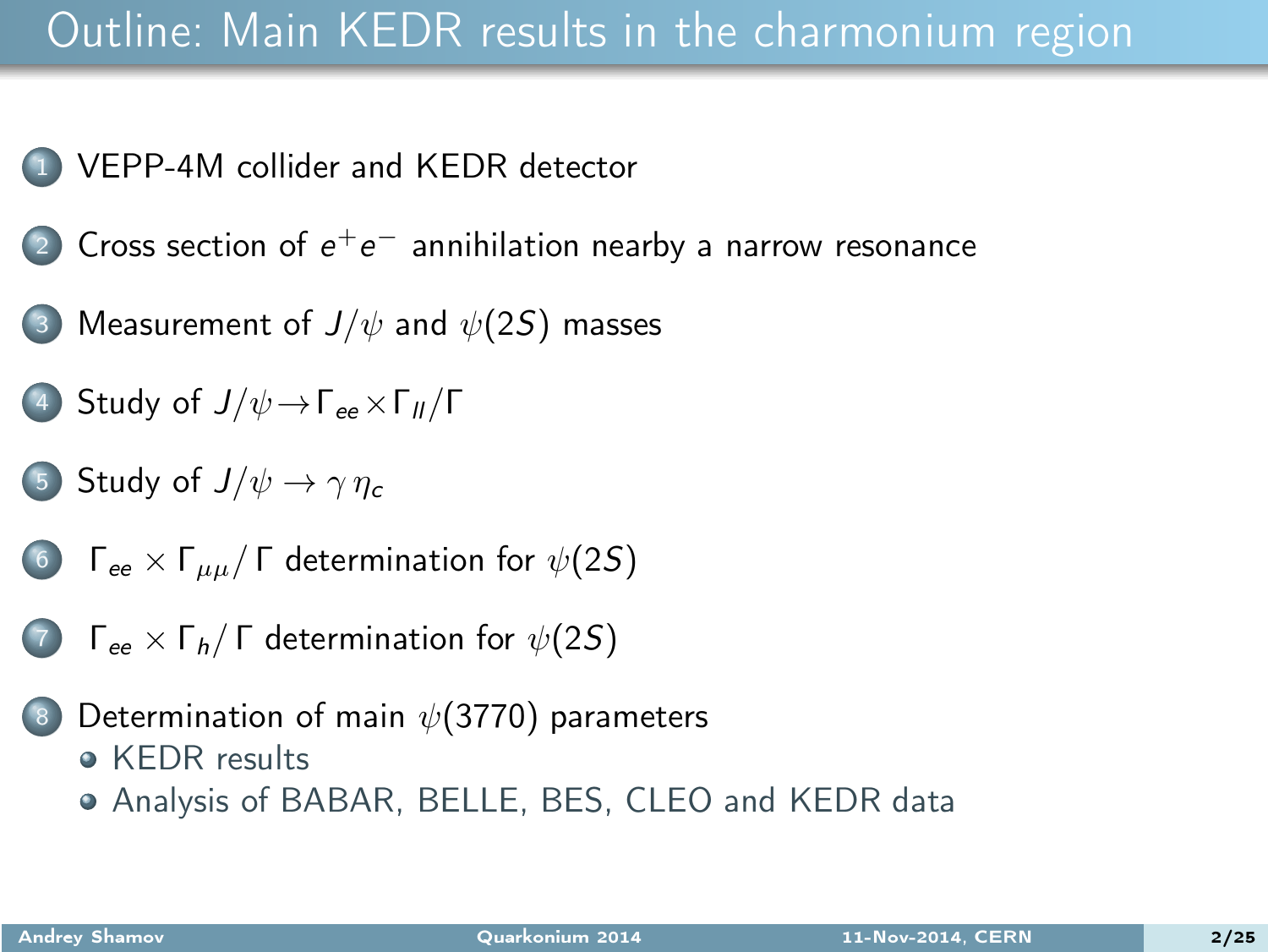#### VEPP–4M collider



<span id="page-2-0"></span>Circumference 366 m Beam energy  $1 \div 5$  GeV Number of bunches  $2 \times 2$ Beam current at  $E = 1.8$  GeV 2.5 mA Luminosity at  $E = 1.8$  GeV  $1.8 \cdot 10^{30} \frac{1}{cm^2 \cdot s}$ 

• Resonant depolarization technique: Instant measurement accuracy  $\simeq 1 \times 10^{-6}$ Energy interpolation accuracy  $(5 \div 15) \times 10^{-6}$   $(10 \div 30 \text{ keV})$ 

• Infra-red light Compton backscattering (2005): Statistical accuracy  $\simeq 5 \times 10^{-5}$  / 30 minutes Systematic uncertainty  $\simeq 3 \times 10^{-5} \; (50 \div 70 \; \mathrm{keV})$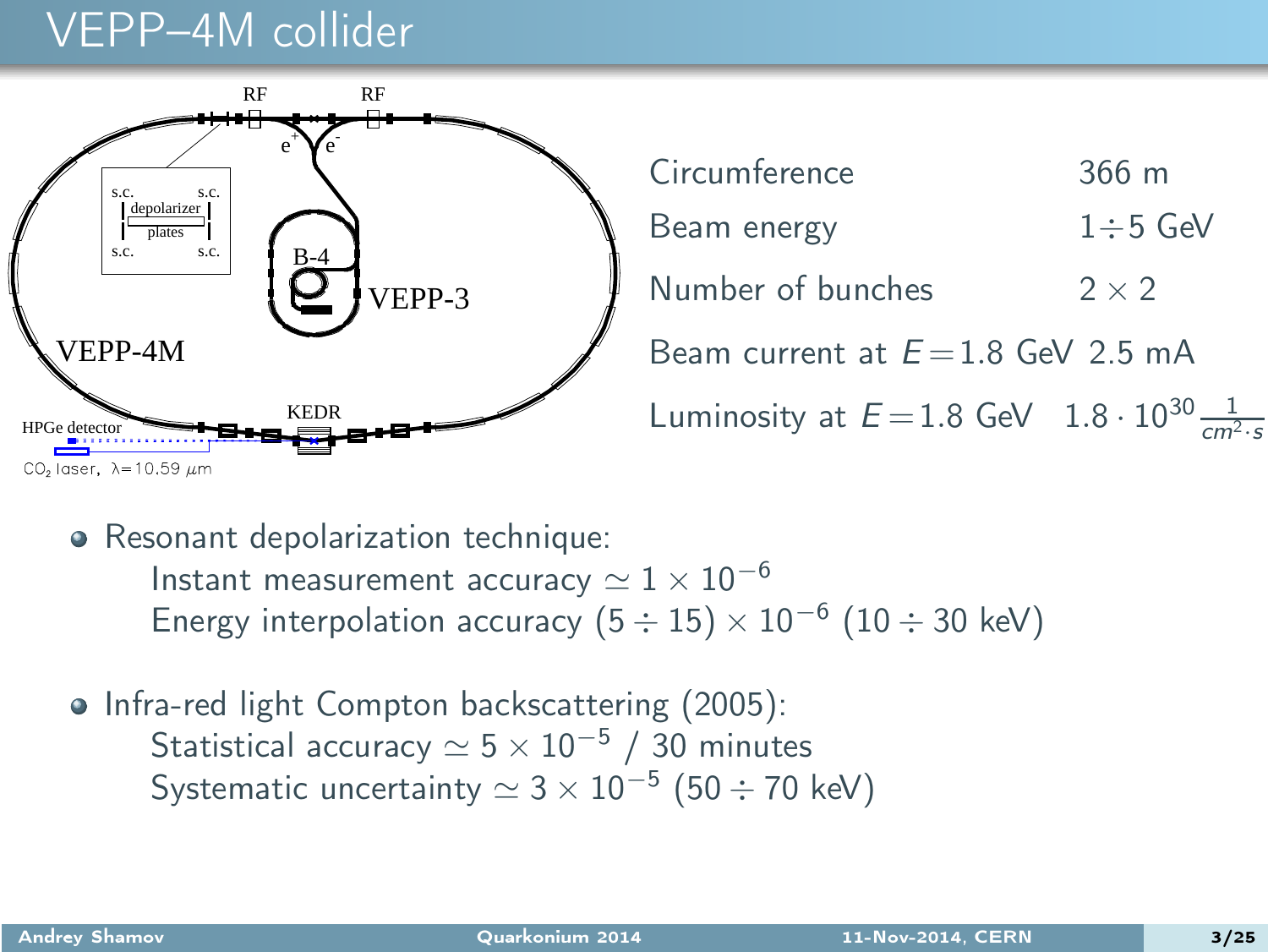#### KEDR detector



- **4** Vacuum chamber Vertex detector Drift chamber Aerogel threshold counters ToF-counters Liquid krypton calorimeter Superconducting coil (0.6 T) Magnet yoke Muon tubes CsI-calorimeter <sup>1</sup> Compensation solenoid
- <sup>2</sup> VEPP-4M quadrupole
- $\bullet$  Luminosity monitoring by single Bremsstrahlung in  $e^+$  and  $e^$ directions
- **•** Scattering electron tagging system for two-photon studies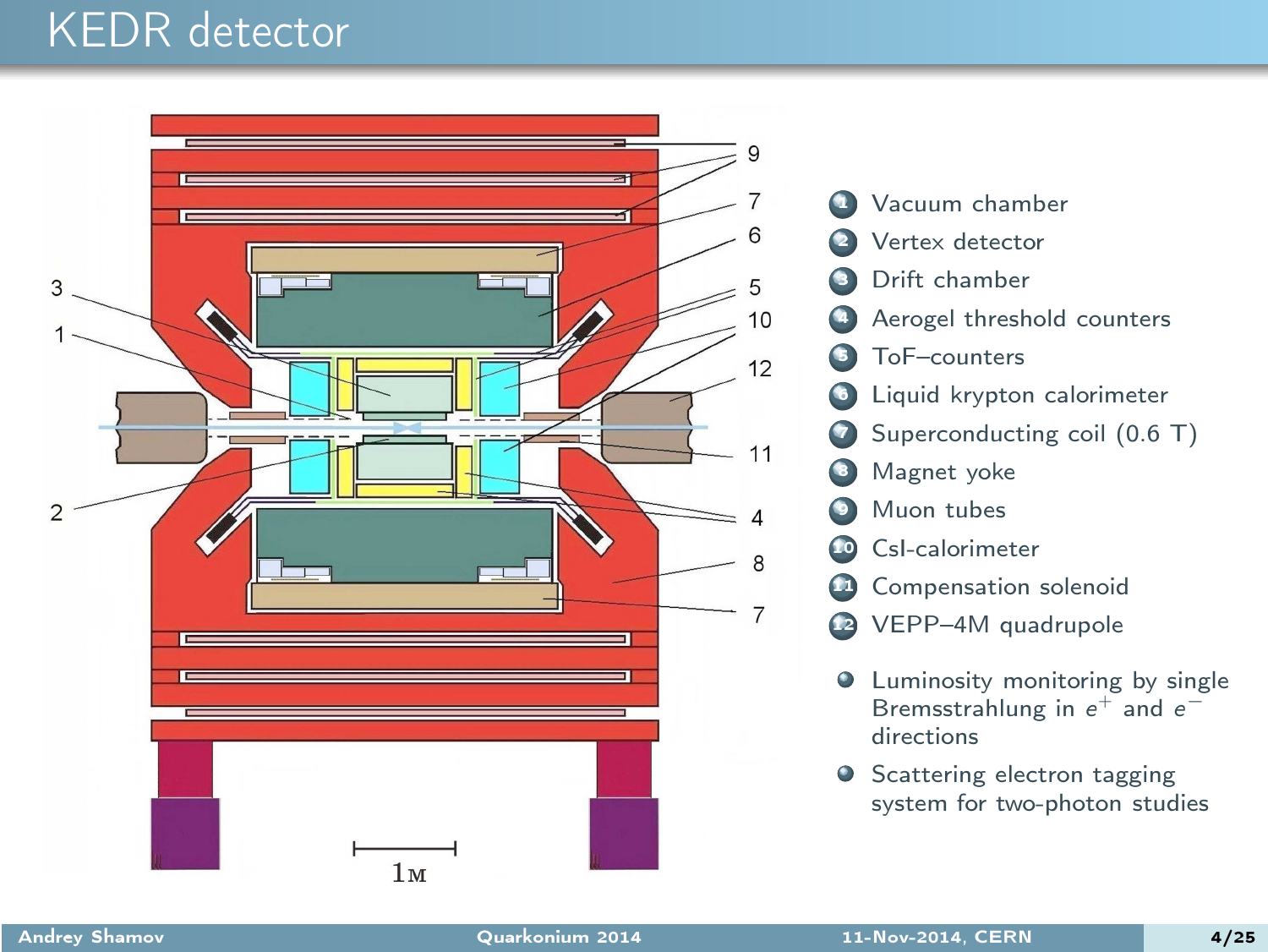# $\sigma(\mathrm{e^+ e^-}\!\rightarrow\!$  hadrons) nearby a narrow resonance

- Analytical expression for the annihilation cross section nearby a narrow resonance in the soft photon approximation was first obtained in Ya.l. Azimov et al. JETP Lett. 21 (1975) 172
- With up-today modifications one has

$$
\sigma^{e^+e^- \to hadr}(W) = \sigma_{continuum}^{e^+e^- \to hadr}(W) + \frac{12\pi}{W^2} \left(1+\delta\right) \times
$$
\n
$$
\left\{\frac{\Gamma_{ee}\tilde{\Gamma}_h}{\Gamma M} \operatorname{Im} f(W) - \frac{2\alpha\sqrt{R\Gamma_{ee}\Gamma_h}}{3W} \lambda \operatorname{Re} \frac{f^*(W)}{1-\Pi_0}\right\},
$$
\n
$$
\delta = \frac{3}{4}\beta + \frac{\alpha}{\pi} \left(\frac{\pi^2}{3} - \frac{1}{2}\right) + \beta^2 \left(\frac{37}{96} - \frac{\pi^2}{12} - \frac{L}{72}\right), \quad L = \ln\left(W^2/m_e^2\right),
$$
\n
$$
\beta = \frac{4\alpha}{\pi} \left(\ln\frac{W}{m_e} - \frac{1}{2}\right), \qquad f(W) = \frac{\pi\beta}{\sin\pi\beta} \left(\frac{W^2}{M^2 - W^2 - iM\Gamma}\right)^{1-\beta}
$$
\n
$$
M - \text{'dressed' parameters including corrections to the vacuum}
$$

<span id="page-4-0"></span>Γ<sub>ee</sub>, Γ, M – 'dressed' parameters including corrections to the vacuum polarization,  $\Gamma_{ee} = \Gamma_{ee}^{(0)}/|1 - \Pi_0|^2$  $\lambda$ –parameter controls the resonance–continuum interference,  $\tilde{\Gamma}_h \neq \Gamma_h$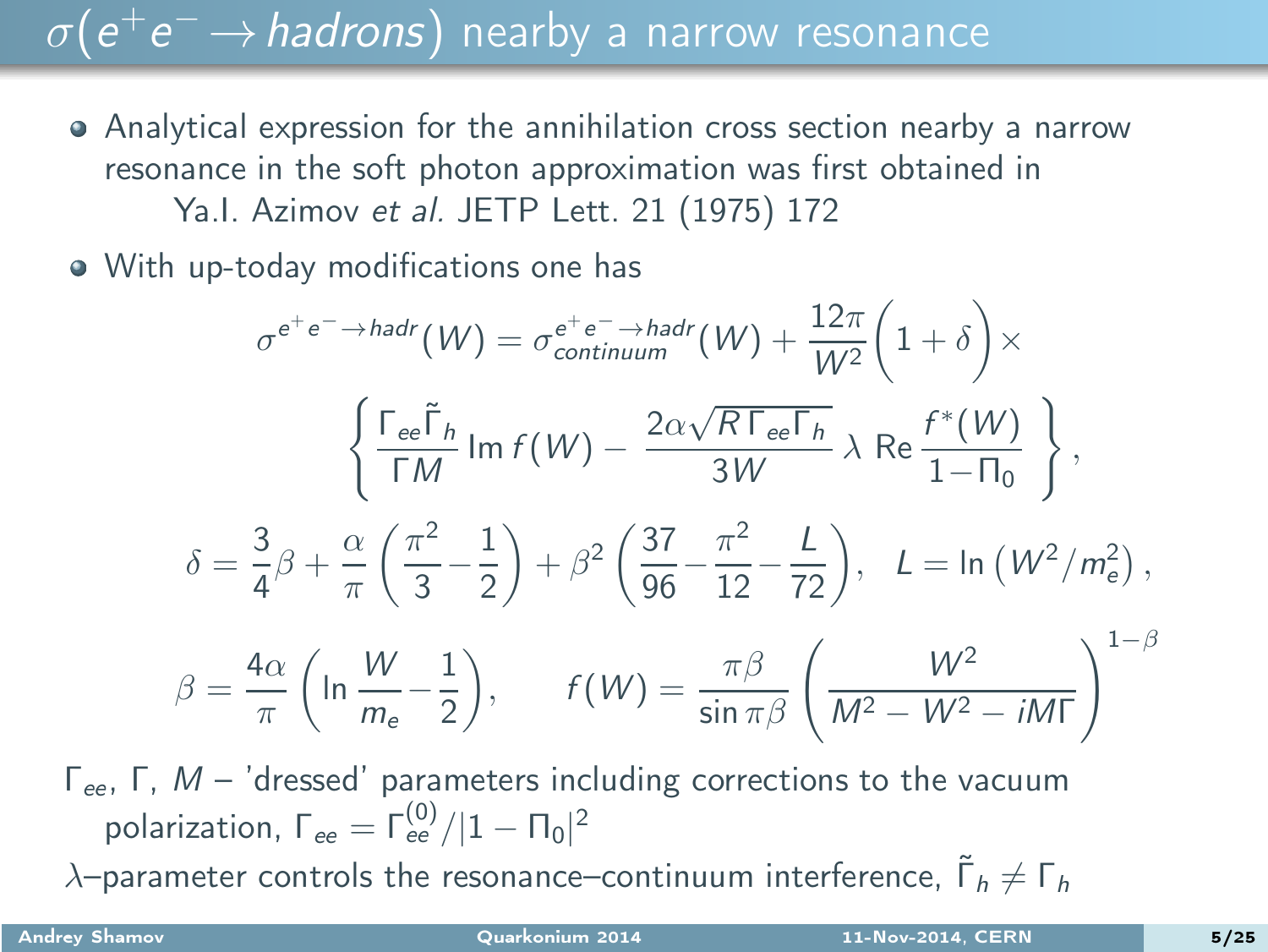#### Interference effects in the inclusive hadronic cross section

If strong and electromagnetic decays of the resonance do not interfere

$$
\lambda = \sqrt{R\mathcal{B}_{ee}/\mathcal{B}_h}
$$

otherwise for an exclusive mode m contributing  $R_m$  to the R ratio the partial width is  $\sqrt{ }$ (s)

$$
\Gamma_m = R_m \Gamma_{ee} + \Gamma_m^{(s)} + 2 \sqrt{R_m \Gamma_{ee} \Gamma_m^{(s)}} \langle \cos \phi_m \rangle_{\Theta},
$$

The brackets  $\langle \rangle_{\Theta}$  denote averaging over the phase space.

$$
\lambda = \sqrt{\frac{R\mathcal{B}_{ee}}{\mathcal{B}_h}} + \sqrt{\frac{1}{\mathcal{B}_h}} \sum_{m} \sqrt{b_m \mathcal{B}_{m}^{(s)}} \langle \cos \phi_m \rangle_{\Theta}
$$

where  $b_m = R_m / R$  is the branching fraction for the continuum,  $\mathcal{B}_m^{(s)} = \Gamma_m^{(s)}/\Gamma$ .

$$
\tilde{\Gamma}_h = \Gamma_h \times \left(1 + \frac{2\alpha}{3(1 - \text{Re}\,\Pi_0)\mathcal{B}_h}\sqrt{\frac{R}{\mathcal{B}_{ee}}}\sum_m \sqrt{b_m \mathcal{B}_m^{(s)}} \left\langle \sin \phi_m \right\rangle_{\Theta} \right)
$$

 $Γ<sub>m</sub>$  ambiguity: fit gives  $Γ<sub>m</sub>$  and cos  $φ<sub>m</sub>$ , the sign of sin  $φ<sub>m</sub>$  required for  $Γ<sub>m</sub>$ determination is not known.

Hypotheses on  $\phi$ :

- Phases  $\phi_m$  for different decay modes are not correlated?
- $\phi = 90$  degrees universally?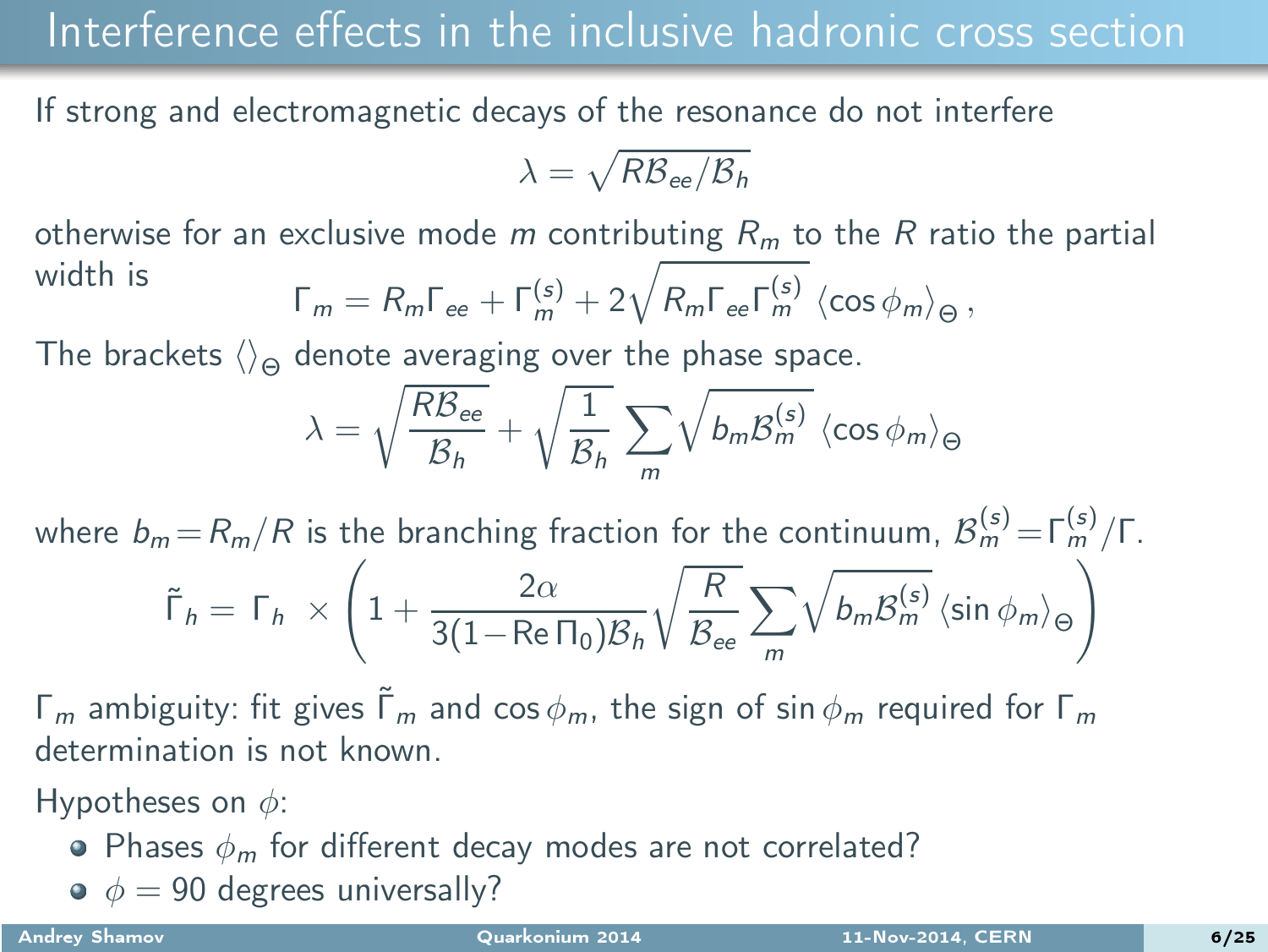PL B573(2003 63: measurement of  $J/\psi$  and  $\psi(2S)$  masses with accuracy of 12 and 27 keV, respectively.

Since that time

- **•** Several high precision scans of  $J/\psi$  and  $\psi(2S)$  regions
- Progress in the beam energy determination technique
- Better understanding of accelerator related effects
- Technical mistake in accounting of interference effects in 2003 analysis was discovered (shift by about 0.6 of quoted errors)

Combined analysis of all scans has been performed taking into account correlations of systematic uncertainties.

<span id="page-6-0"></span>Values of interference parameters  $\lambda_{J/\psi}$  and  $\lambda_{\psi(2S)}$  were obtained by data fit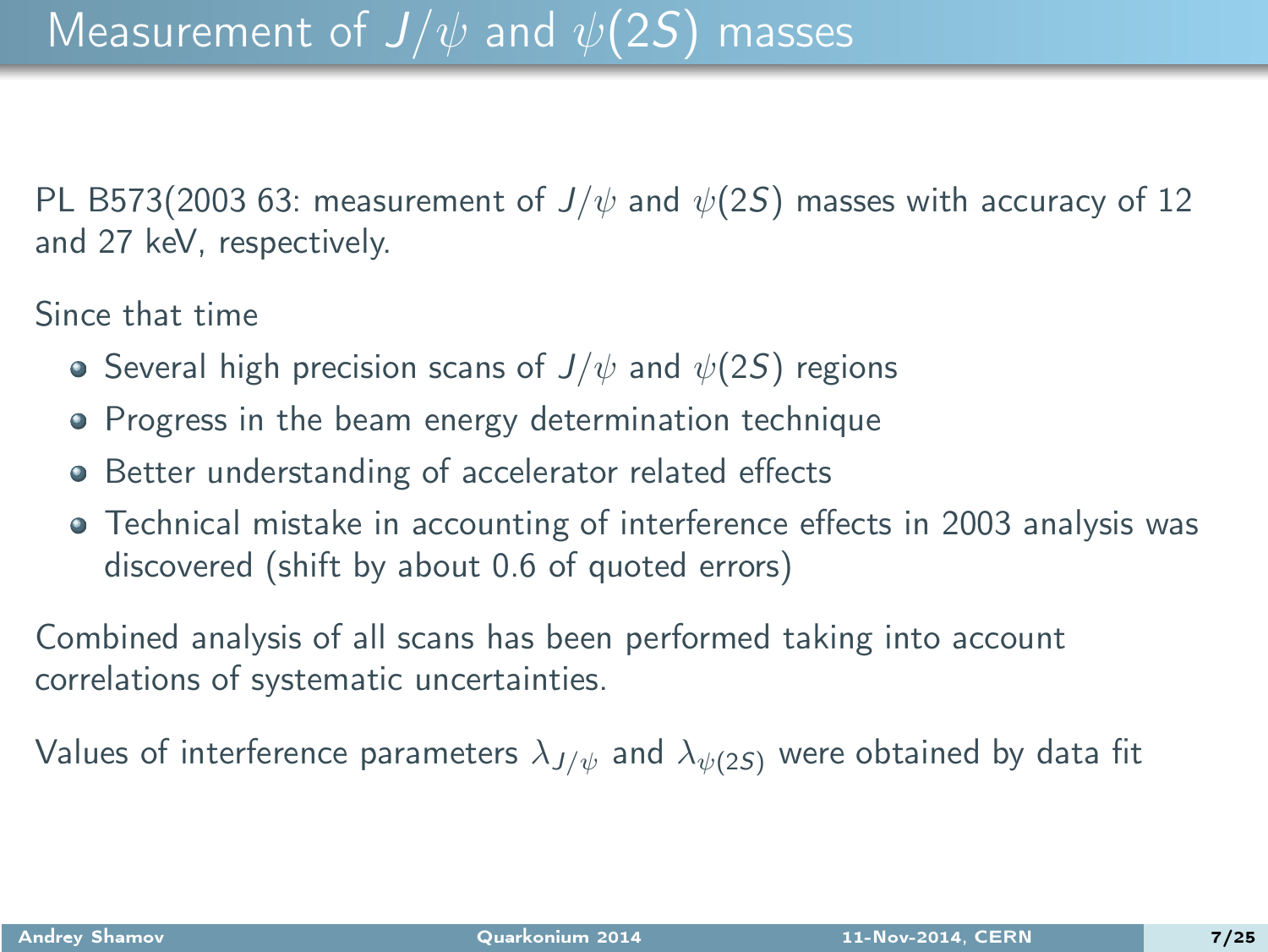#### $J/\psi$  mass and interference parameter

 $M_{J/\psi}^{KEDR} = 3096.900 \pm 0.002 \pm 0.006$  MeV  $\lambda_{J/\psi} = 0.45 \pm 0.07 \pm 0.04$  (0.39 is expected)

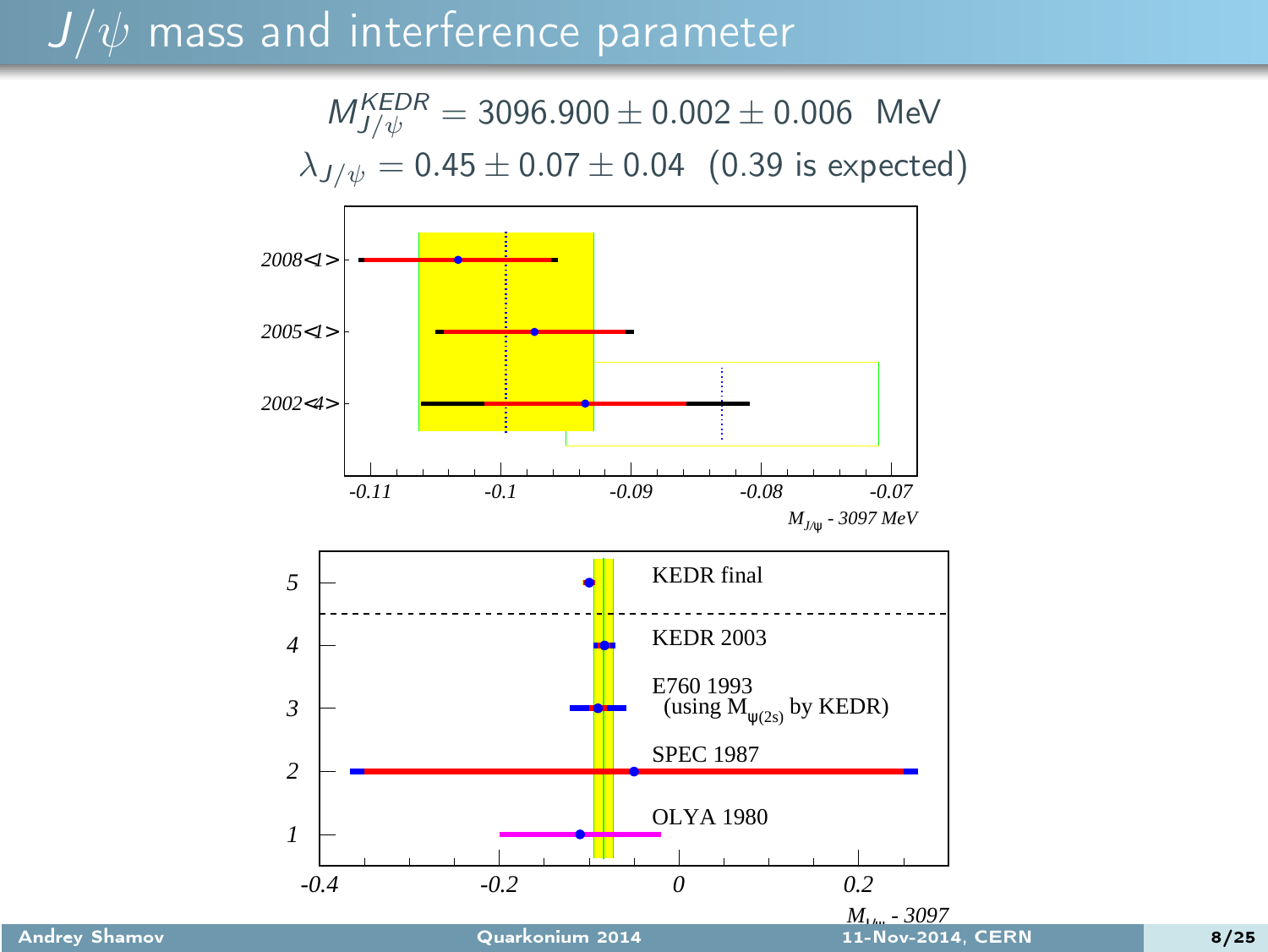#### $\psi(2S)$  mass and interference parameter

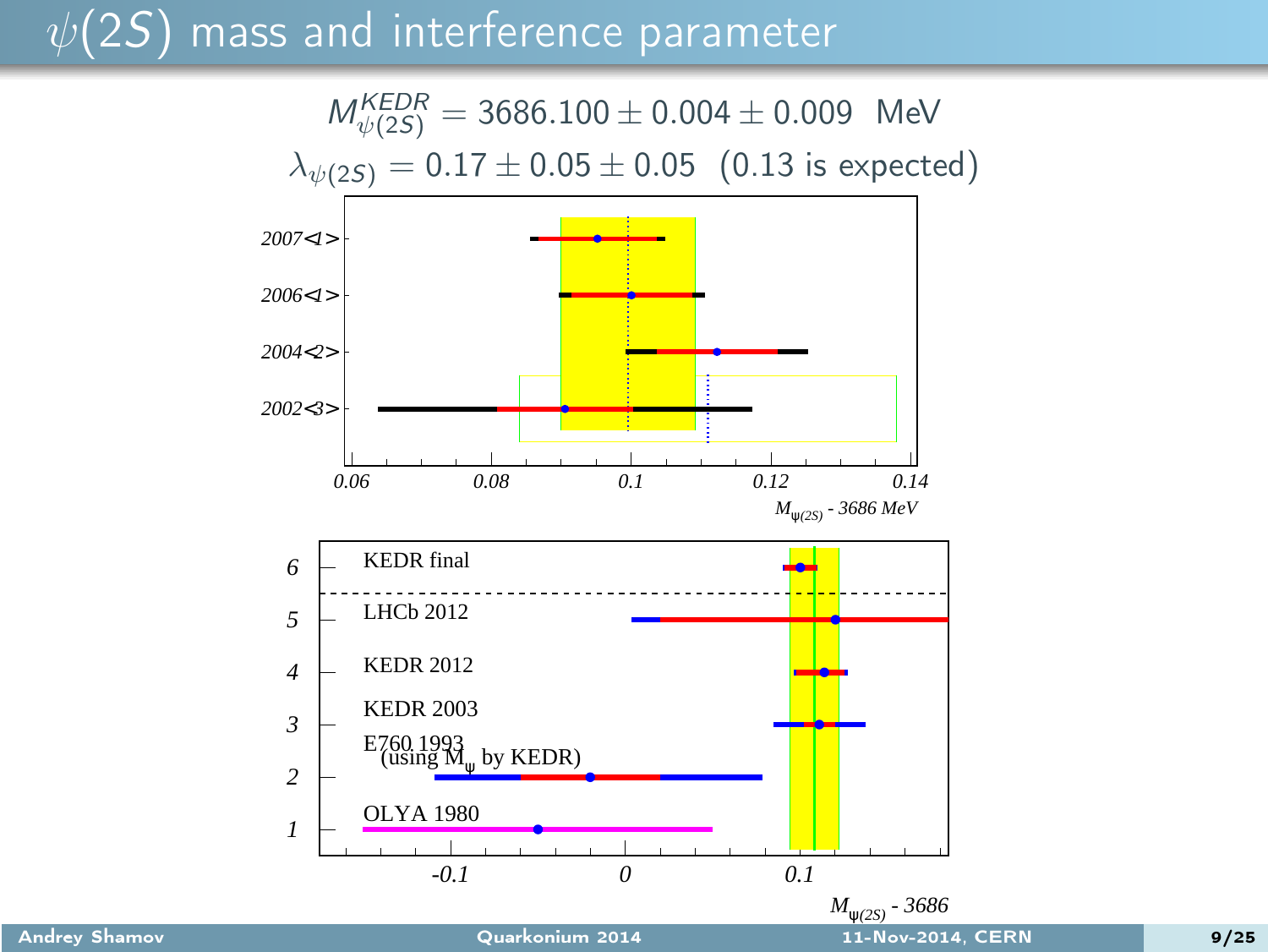#### Study of  $J/\psi \rightarrow \Gamma_{ee} \times \Gamma_{II}/\Gamma$

#### $J/\psi$  scan 2005, 220 nb $^{-1}$ , PL B685(2010)134

Joint fit of  $e^+e^-$  cross section in a few plora angle bin Fit of  $\mu^+\mu^-$  cross section with the cosmic background subtraction



<span id="page-9-0"></span> $\Gamma_{ee} \times \Gamma_{ee}/\Gamma$  = 0.3323 ± 0.0064 ± 0.0048 keV  $\Gamma_{ee}$  ×  $\Gamma_{\mu\mu}/\Gamma$  = 0.3318 ± 0.0052 ± 0.0063 keV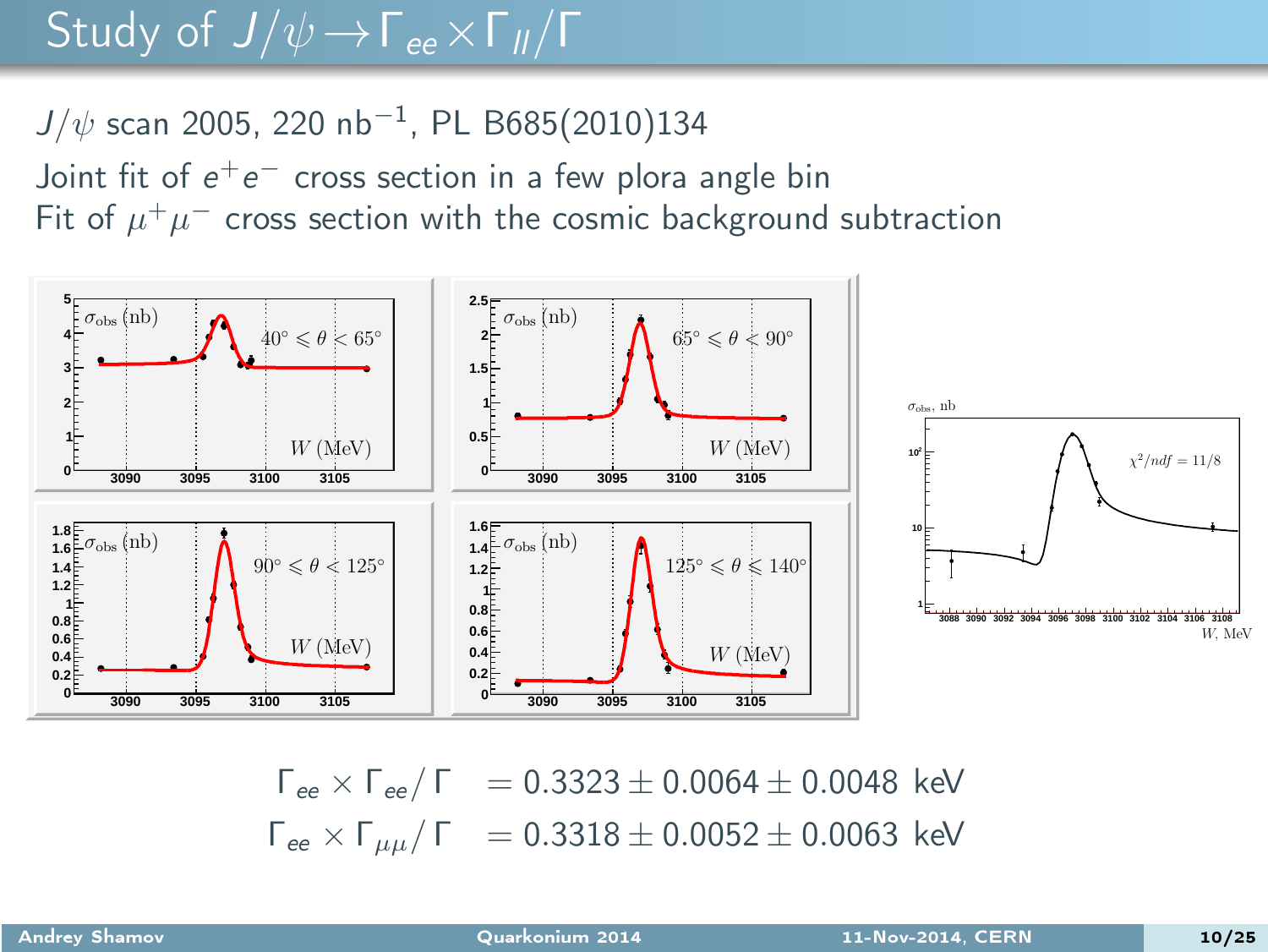## Study of  $J/\psi \rightarrow \Gamma_{ee} \times \Gamma_{II}/\Gamma$



Gray strip for  $\Gamma_{ee} \times \Gamma_{uu}/\Gamma$  world average values excluding KEDR results.

Direct comparison of partial width, PL B731(2014)227: 2007 scan plus peak/continuum data, 2.1  $pb^{-1}$ 

$$
\Gamma_{e^+e^-}(J/\psi)/\Gamma_{\mu^+\mu^-}(J/\psi)=1.0022\pm 0.0044\pm 0.0048~(0.65\%)
$$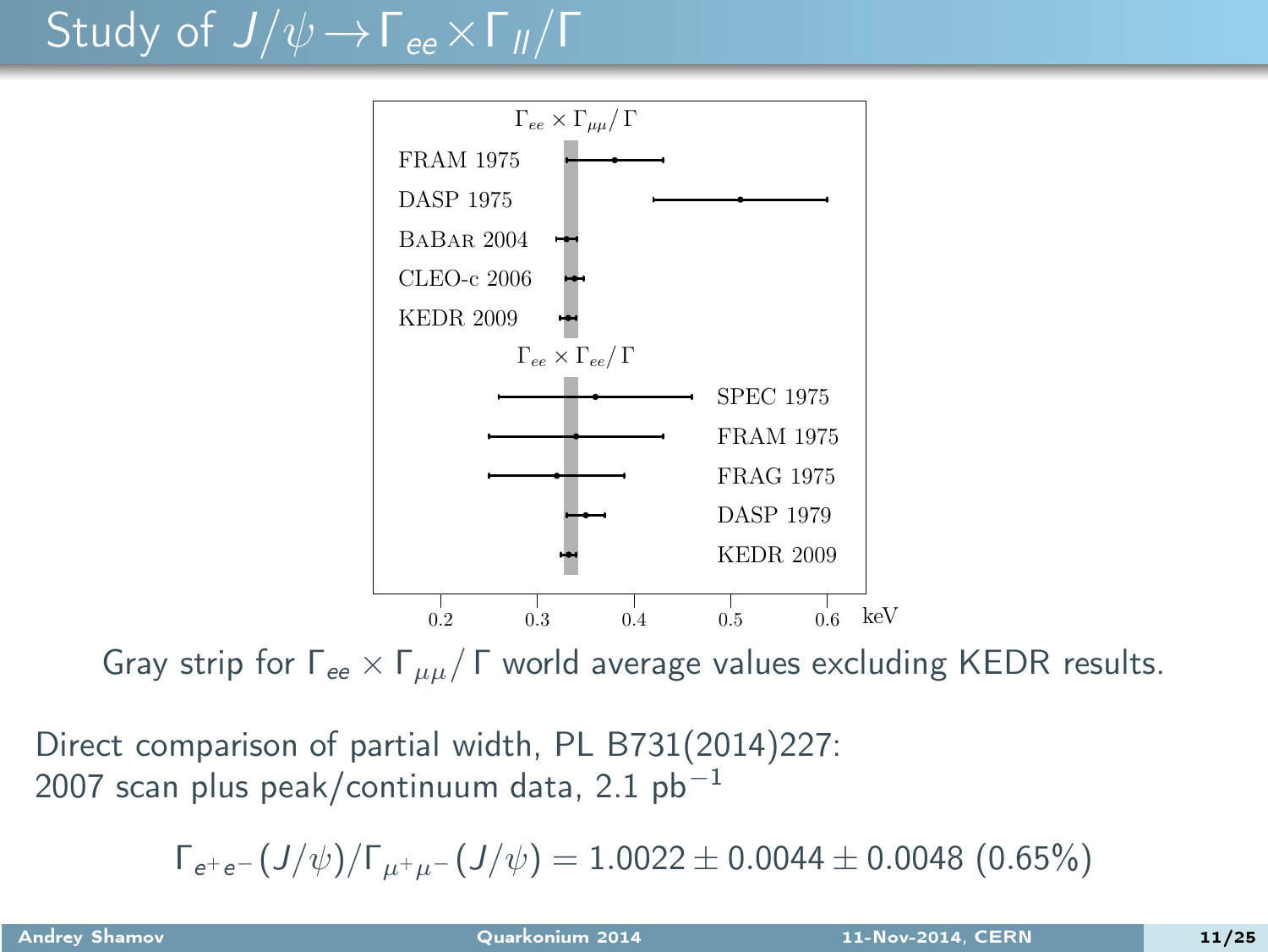#### Study of  $J/\psi \rightarrow \gamma \eta_c$ , PL B738(2014)391

About 2 pb $^{-1}$  in  $J/\psi$ –peak, 6.5 millions  $J/\psi$ 's.

- M1 transition between 1S states of charmonium  $\rightarrow$  rate can be easily calculated in the limit of the narrow resonance. In this decay  $\Gamma_{n_c}/\omega_{\gamma} \sim 1/4$  thus the photon line shape deviates from Breit-Wigner one
- $\bullet$   $n_c$  mass, width and the effective partial width  $\Gamma^0(J/\psi \! \rightarrow \! \gamma \, \eta_c)$  have been determined using the inclusive photon spectrum in multihadron  $J/\psi$  decays
- $\omega^3$  factor near the  $\eta_c$  peak and interference effects were taken into account

Γ<sup>0</sup>(J/ $\psi \rightarrow \gamma \eta_c$ ) is proportional to the signal height. It is less model dependent than  $\Gamma(J/\psi \rightarrow \gamma \eta_c)$  and better corresponds to theoretical predictions.

<span id="page-11-0"></span>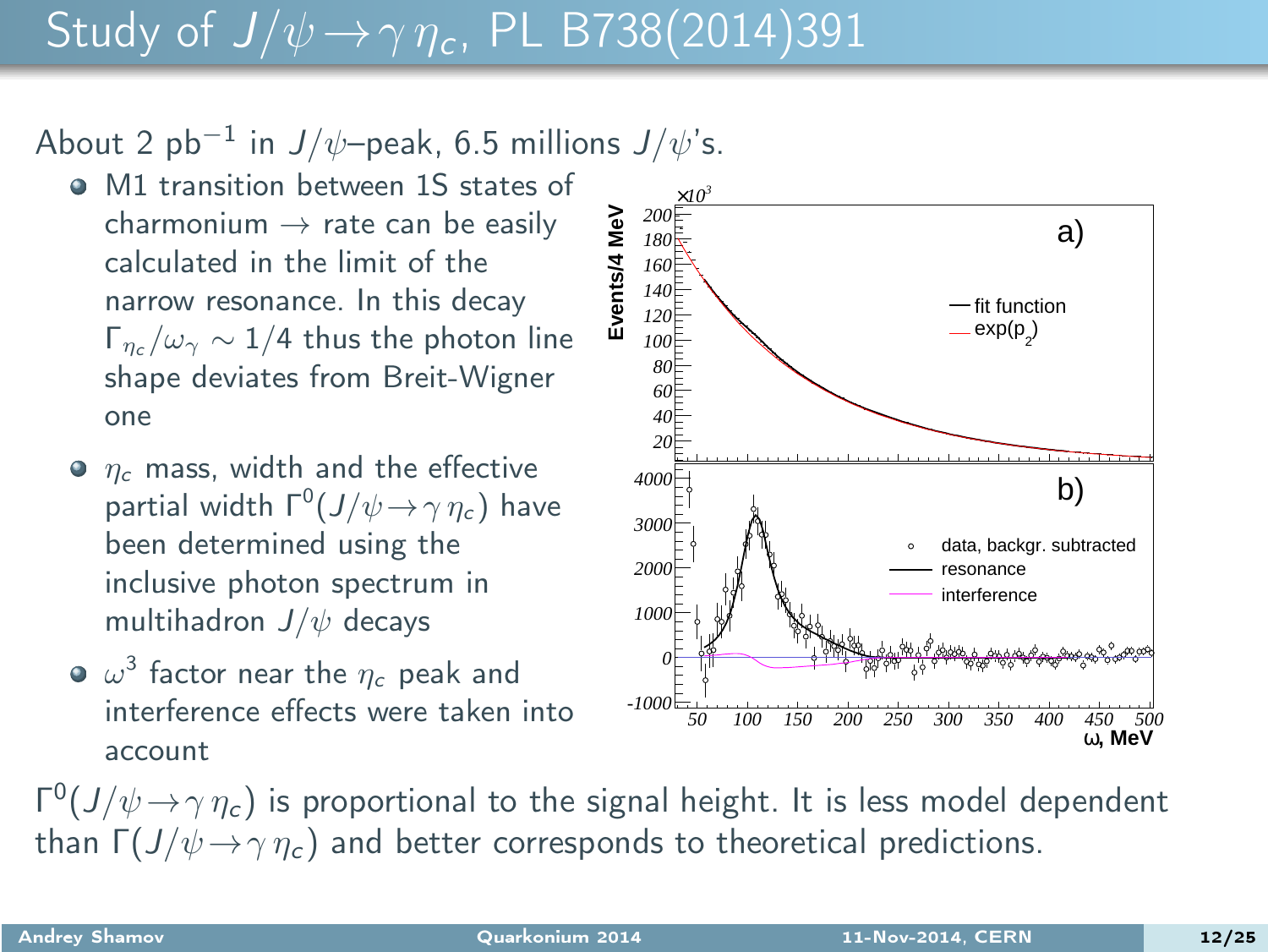#### $\eta_c$  mass and width, PL B738(2014)391



 $J/\psi$  decays  $J/\psi$  decays  $(\omega^3)$   $B$  decays  $\gamma\gamma$  or  $pp\!\rightarrow\!\eta_c\,J/\psi+X\,\psi(2S)$  decays

| KFDR.                                                             | PDG 2014             |     |
|-------------------------------------------------------------------|----------------------|-----|
| $M_{\eta_c} = 2983.5 \pm 1.4^{+1.6}_{-3.6}$ MeV                   | 2983.6 $\pm$ 0.7 MeV |     |
| $\Gamma_{\eta_c} = 27.2 \pm 3.1^{+5.4}_{-2.6}$ MeV $32.2 \pm 0.9$ |                      | MeV |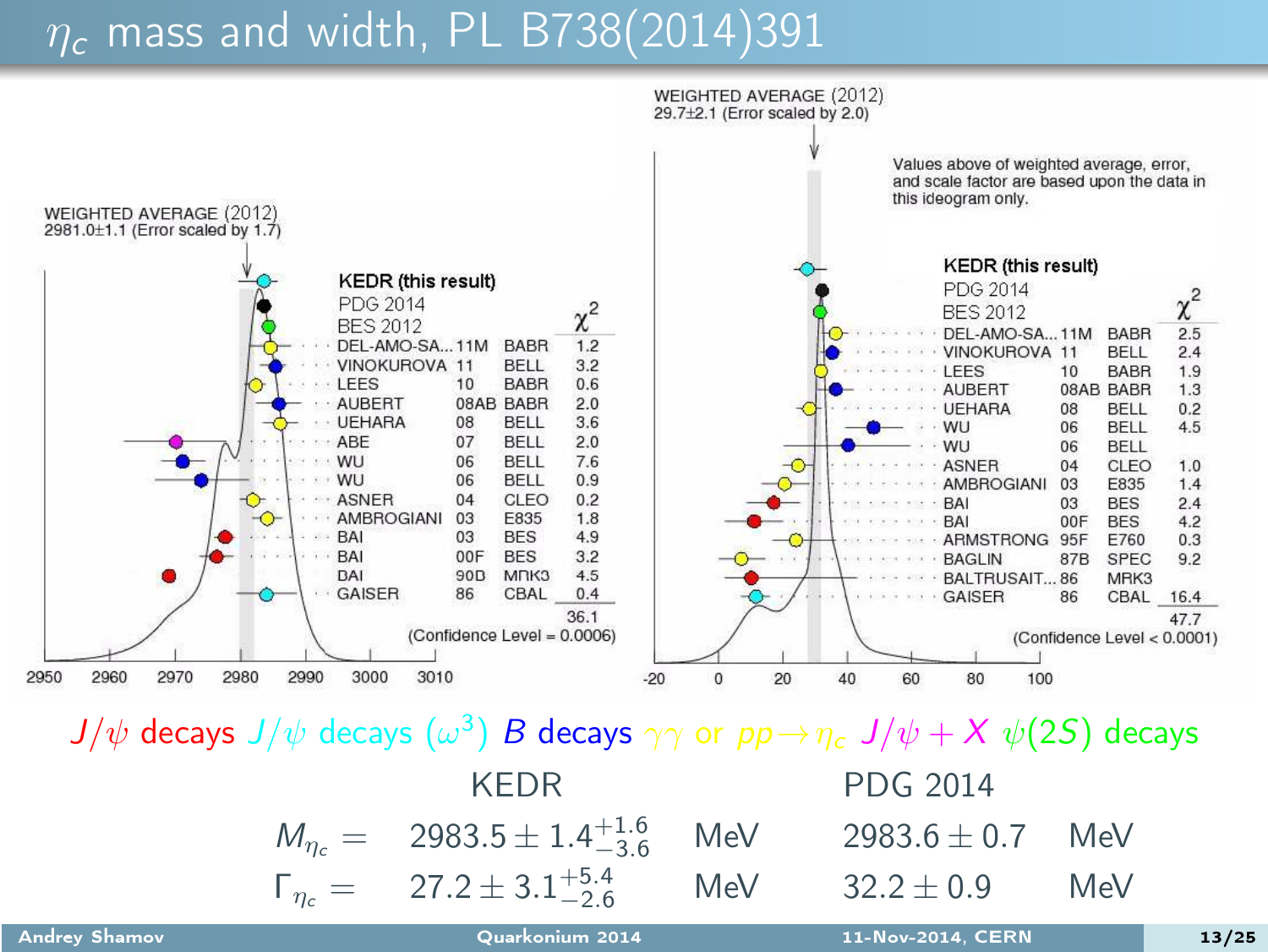# $\Gamma^0(J/\psi \to \gamma \eta_c)$ , PL B738(2014)391

KEDR: Γ $^0_{\!J/\psi\!\rightarrow\!\gamma\,\eta_c}=2.98\pm0.18^{+0.15}_{-0.33}$  keV Modified Fig. 9 of A.Pineda, J.Segovia, PRD 87(2013)074024:

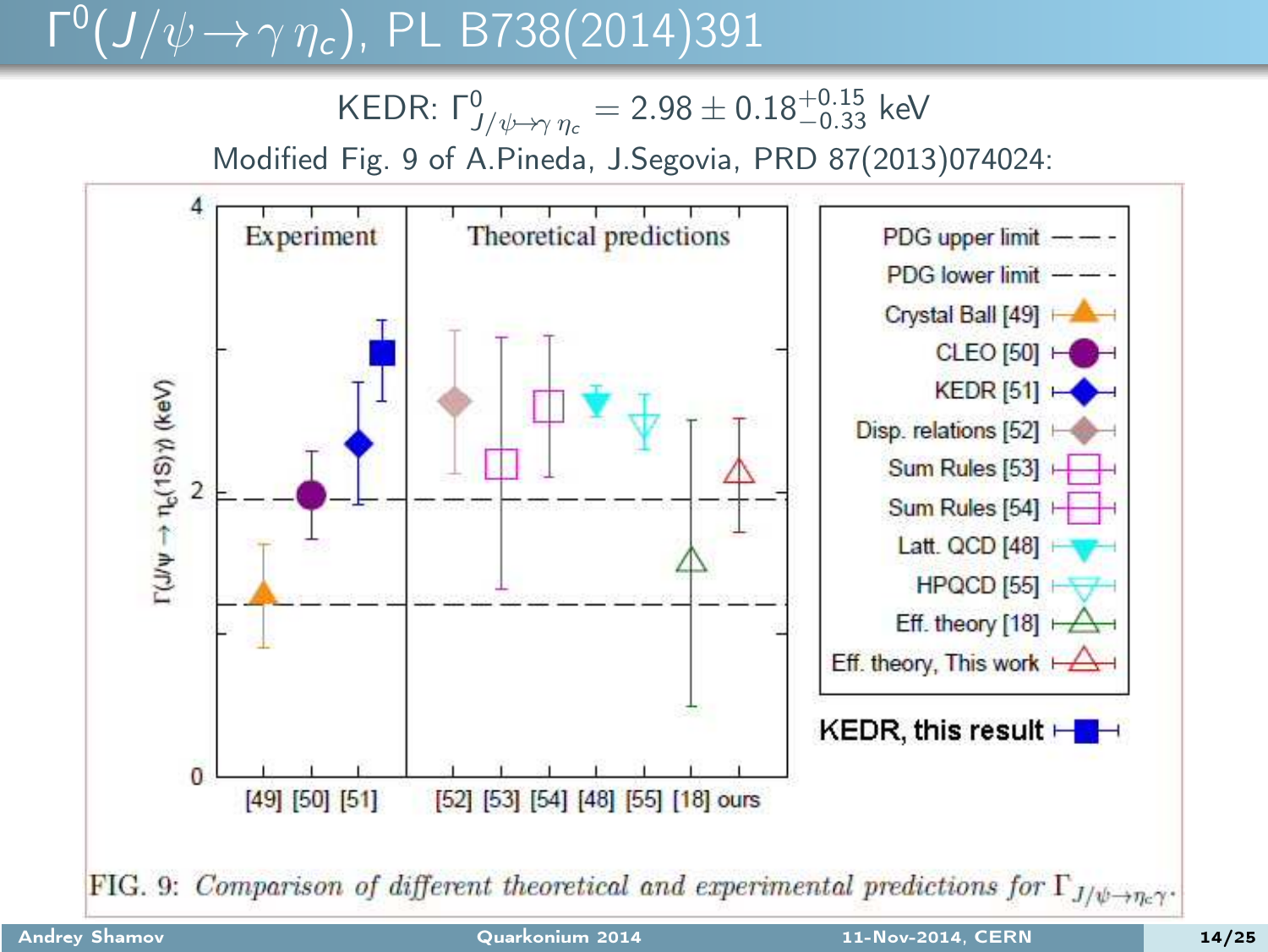#### $\Gamma_{ee} \times \Gamma_{\mu\mu}/\Gamma$  determination for  $\psi(2S)$

7 pb $^{-1}$  collected in  $\psi(2\mathcal{S})$  region, 3.5 M  $\psi(2\mathcal{S})$ , five peak/continuum couples and four scans for energy spread determination:



<span id="page-14-0"></span> $\Gamma_{ee}$  ×  $\Gamma_{uu}/\Gamma = 19.4 \pm 0.4 \pm 1.1$  eV

Blue – individual KEDR measurements, gray – weighted KEDR result Red – product of PDG's  $\Gamma_{ee}$  and  $\mathcal{B}_{\mu^+\mu^-}$ .<br>Andrey Shamov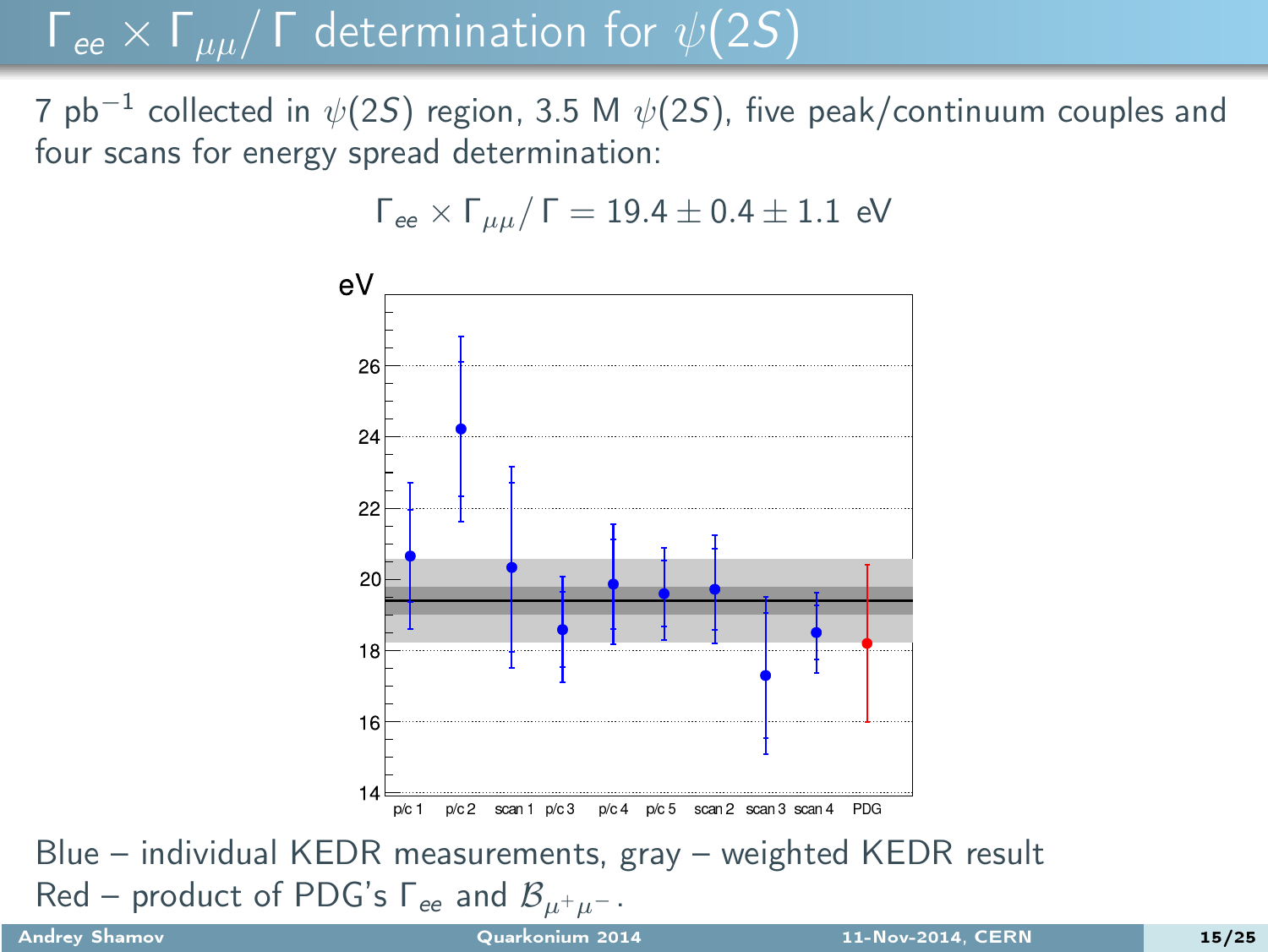### $\Gamma_{ee}$  ×  $\Gamma_h$ / Γ determination for  $\psi(2S)$ , PL B711(2012)280

Three  $\psi(2S)$  scans with integrated luminosity of about 0.4 pb<sup>-1</sup>:



The third uncertainty quoted is an estimate of the model dependence of the result due to assumptions on the interference effects.

<span id="page-15-0"></span>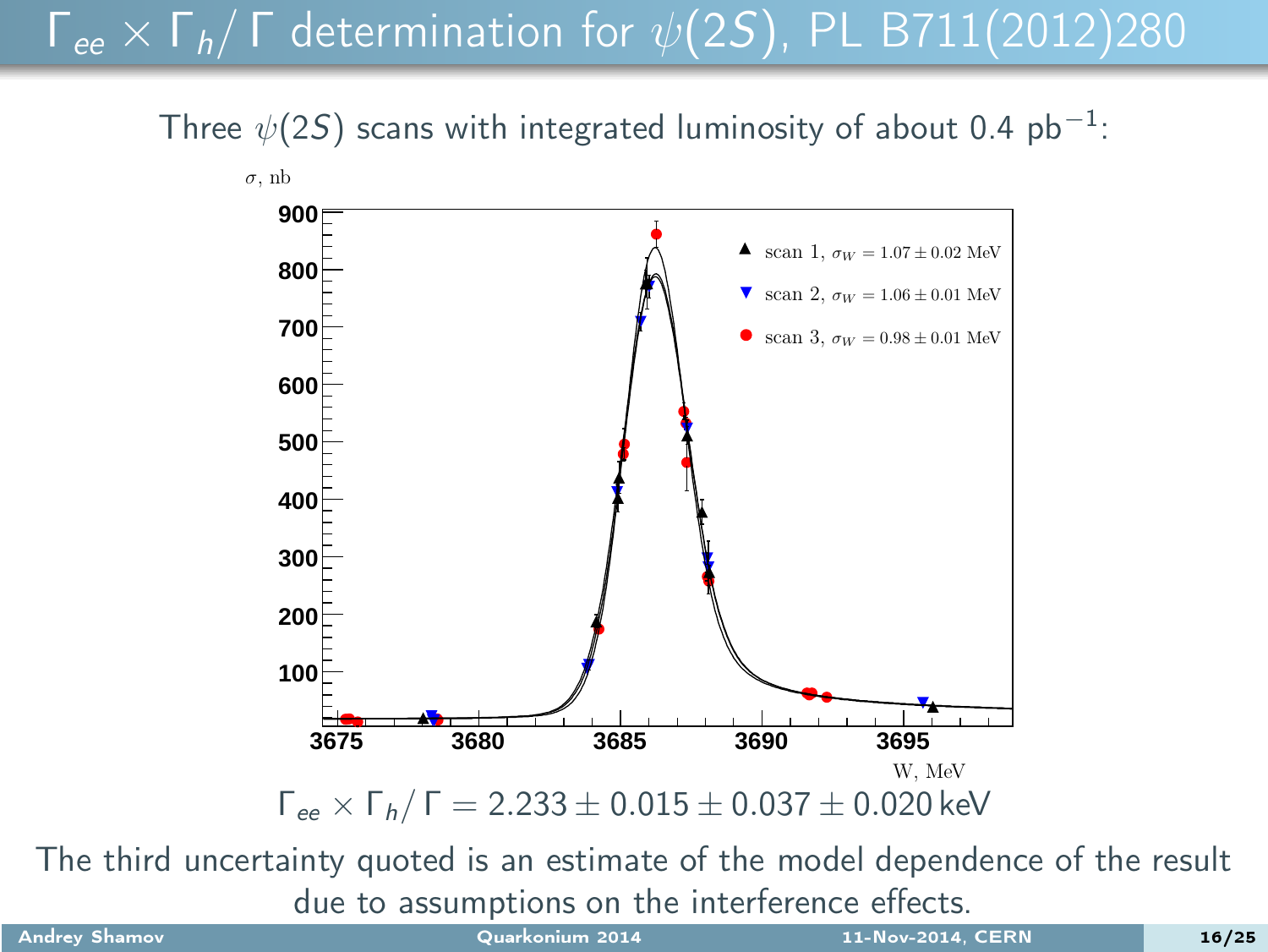#### $\Gamma_{ee}$  ×  $\Gamma_h$ / Γ determination for  $\psi(2S)$ , PL B711(2012)280

After recalculations of  $\Gamma_{ee} \times \Gamma_h / \Gamma$  to  $\Gamma_{ee}$  using world average value of  $\Gamma_h / \Gamma$ :

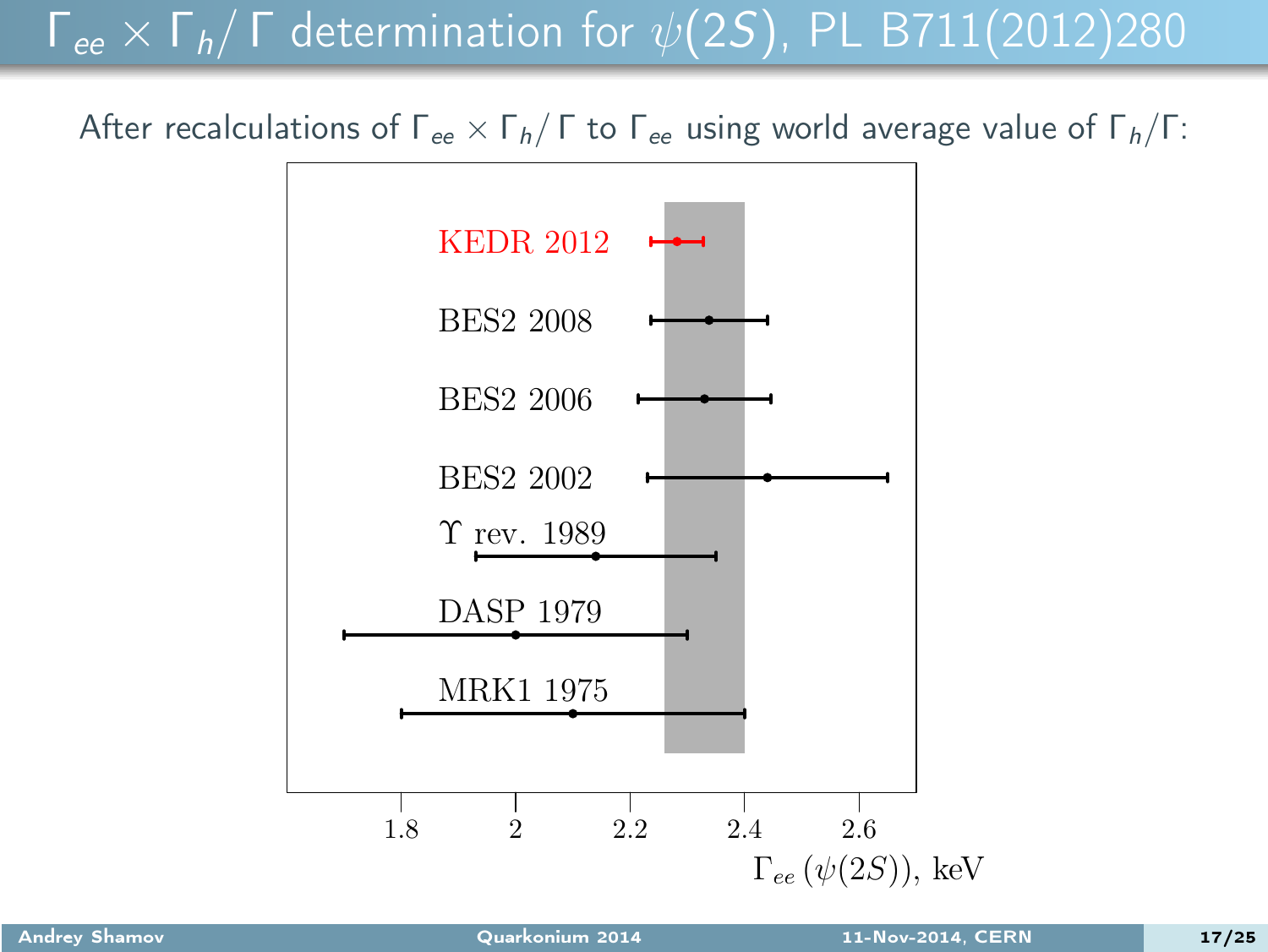#### Determination of  $\psi$ (3770) parameters, PL B711(2012)292

Three scans of the  $\psi(2S)-\psi(3770)$  region with integrated luminosity of 2.6 pb<sup>-1</sup>

<span id="page-17-0"></span>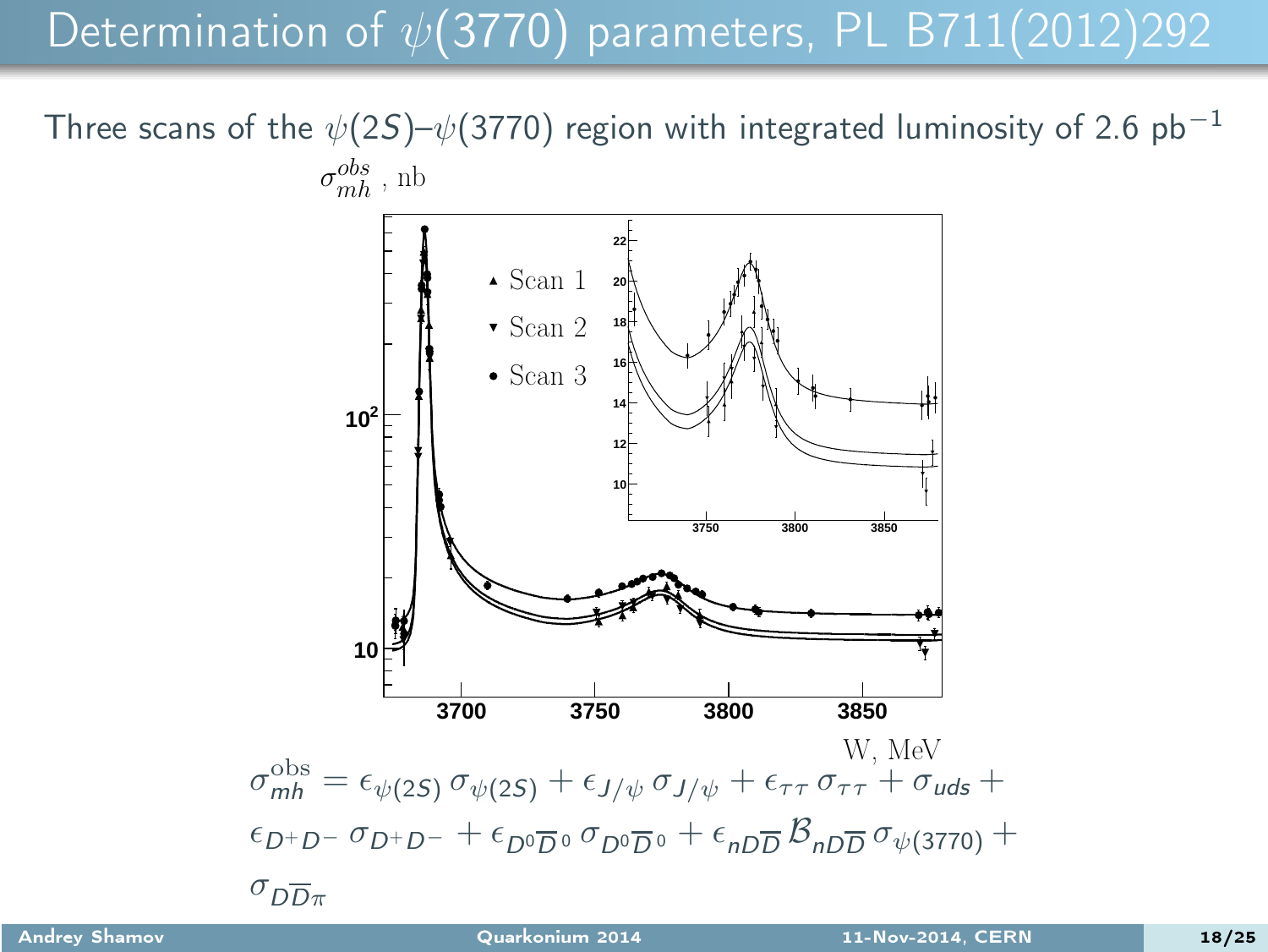### Determination of  $\psi$ (3770) parameters, PL B711(2012)292

After background subtraction and detection efficiency correction

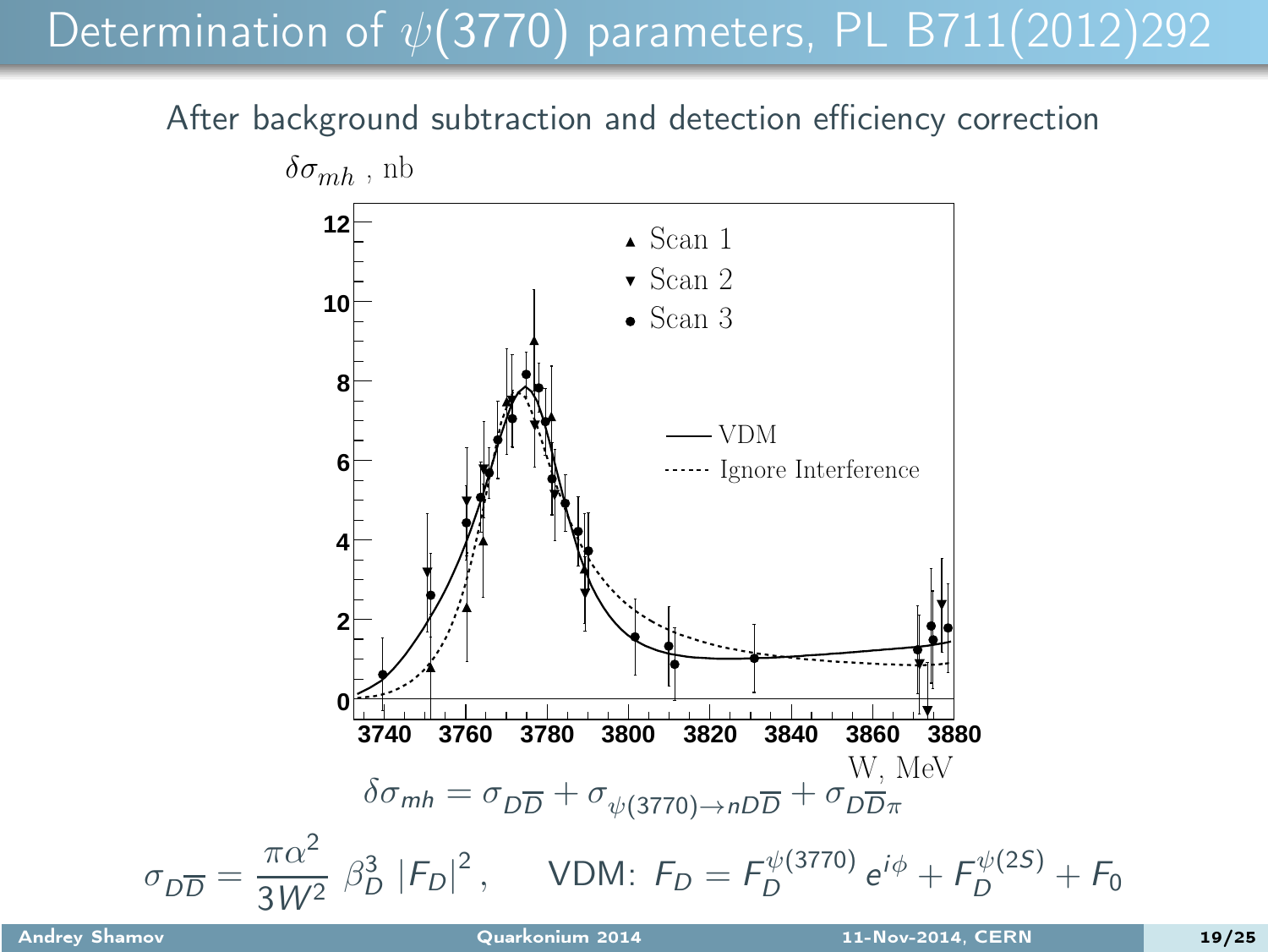#### The results are

$$
M = 3779.2 \begin{array}{r} +1.8 & +0.5 & +0.3 \\ -1.7 & -0.7 & -0.3 \end{array} \text{MeV},
$$
  
\n
$$
\Gamma = 24.9 \begin{array}{r} +4.6 & +0.5 & +0.3 \\ -4.0 & -0.6 & -0.9 \end{array} \text{MeV},
$$

the third uncertainties quoted are for model dependence of the results.

For the electron partial width and the relative phase there are two solutions:

(1) 
$$
\Gamma_{ee} = 154 \frac{+79}{-58} \frac{+17}{-9} \frac{+13}{-25} \text{ eV}, \quad \phi = 171 \pm 17 \text{ degrees}
$$
  
(2)  $\Gamma_{ee} = 414 \frac{+72}{-80} \frac{+24}{-26} \frac{+90}{-10} \text{ eV}, \quad \phi = 240 \pm 9 \text{ degrees}$ 

The unitarity condition gives some arguments that the interference phase  $\phi$  should be close either to zero or 180 degrees. For this reason the first solution looks preferable.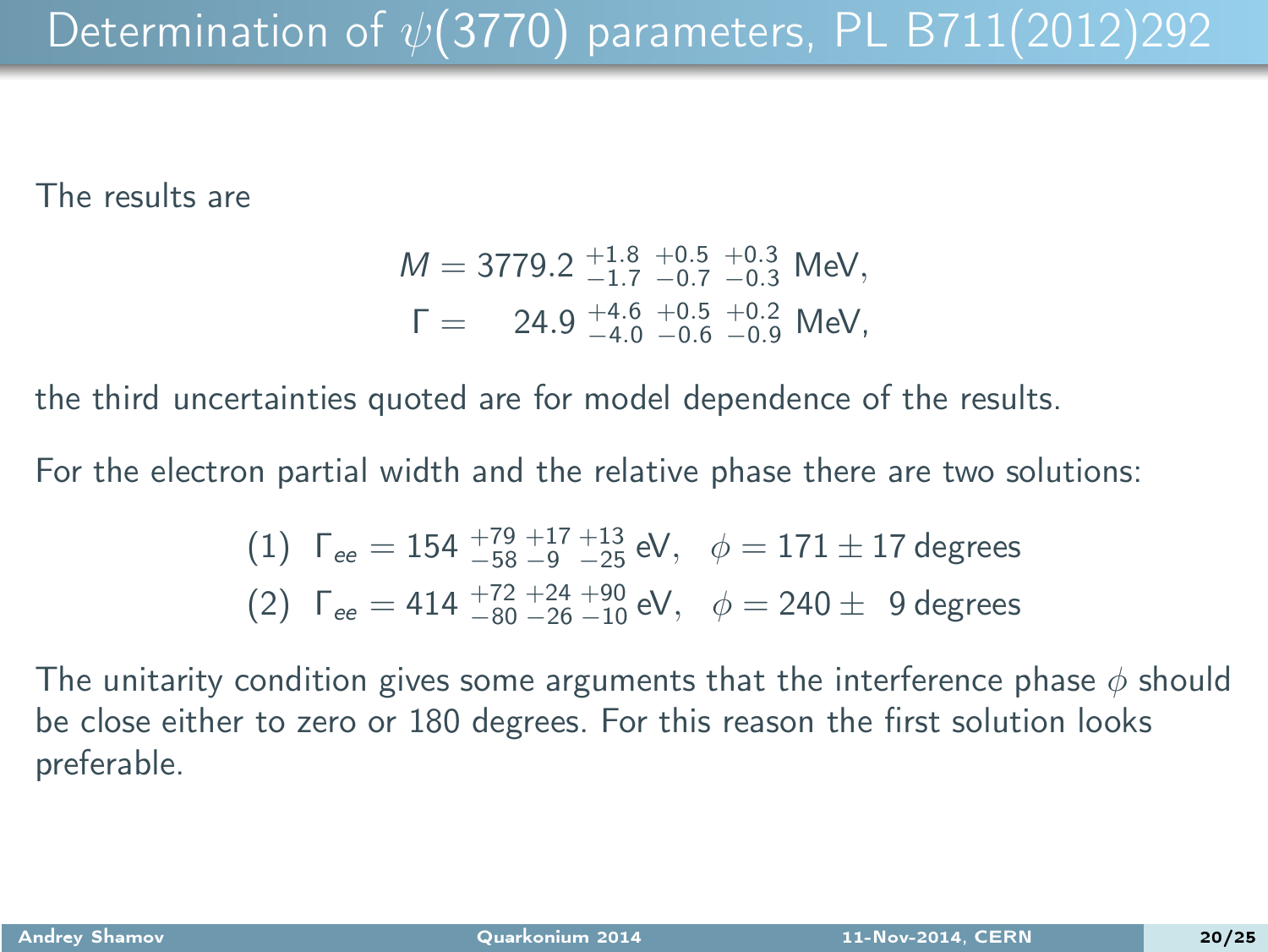204 data points with  $3.678 < W < 3.9$  GeV:

- BES  $e^+e^- \rightarrow hadrons$  [PRL 97 2006) 262001] 68 points,  $R(W)$ , collected in December 2003
- $\bullet$  BABAR  $D\overline{D}$  [PRD 76 2007) 11105] 36 points,  $\int \sigma_D \overline{D}(W') dW'/\Delta W$ ,  $\Delta W = 5$  MeV, W+∆W/2 W−∆W/2

number of events is known

- $\bullet$  BES  $D\overline{D}$  [PLB 668 (2008) 263] 14 points,  $\sigma_{e^+e^- \to D\overline{D}(\gamma)}(W)$
- $\bullet$  BELLE  $D\overline{D}$  [PRD 77 2008) 11103] 9 points,  $\int \sigma_{D\overline{D}}(W') dW'/\Delta W$ ,  $\Delta W = 20$  MeV, W+∆W/2 W−∆W/2
- CLEO  $D\overline{D}$ ,  $e^+e^- \rightarrow$  hadrons [PRL 104 (2010) 159901]  $1$  point,  $\sigma_{e^+e^-\to h(\gamma)}(W)$ ,  $\sigma_{e^+e^-\to D\overline{D}(\gamma)}(W)$ ,  $W\! =\! 3773$  MeV.
- <span id="page-20-0"></span>KEDR  $e^+e^- \rightarrow hadrons$  [PLB 711 (2012) 292] 17+21+38 points in 3 scans,  $\sigma_{e^+e^- \to h(\gamma)}^{\text{visible}}(W)$ , number of events is known

The data set collected by BES in March 2003 and mentioned in [PRL 101(2008) 102004] is not available.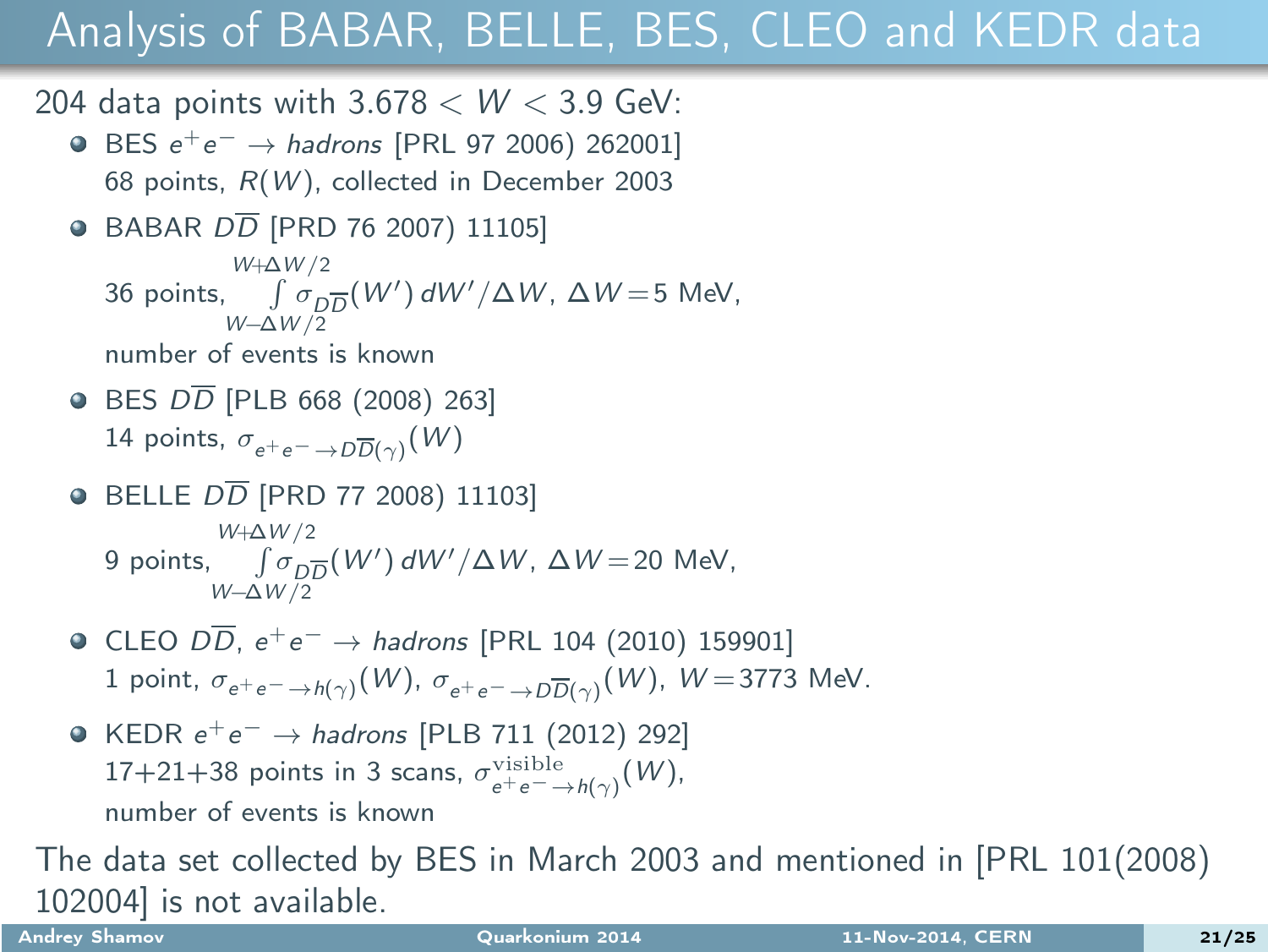

The fit of data in the  $e^+e^-\!\to\!D\overline{D},\; e^+e^-\!\to\!D\overline{D}(\gamma)$  and  $e^+e^-\!\to\!h(\gamma)$  channels. For the latter only the excess of the cross section associated with  $D\overline{D}$ -threshold is shown.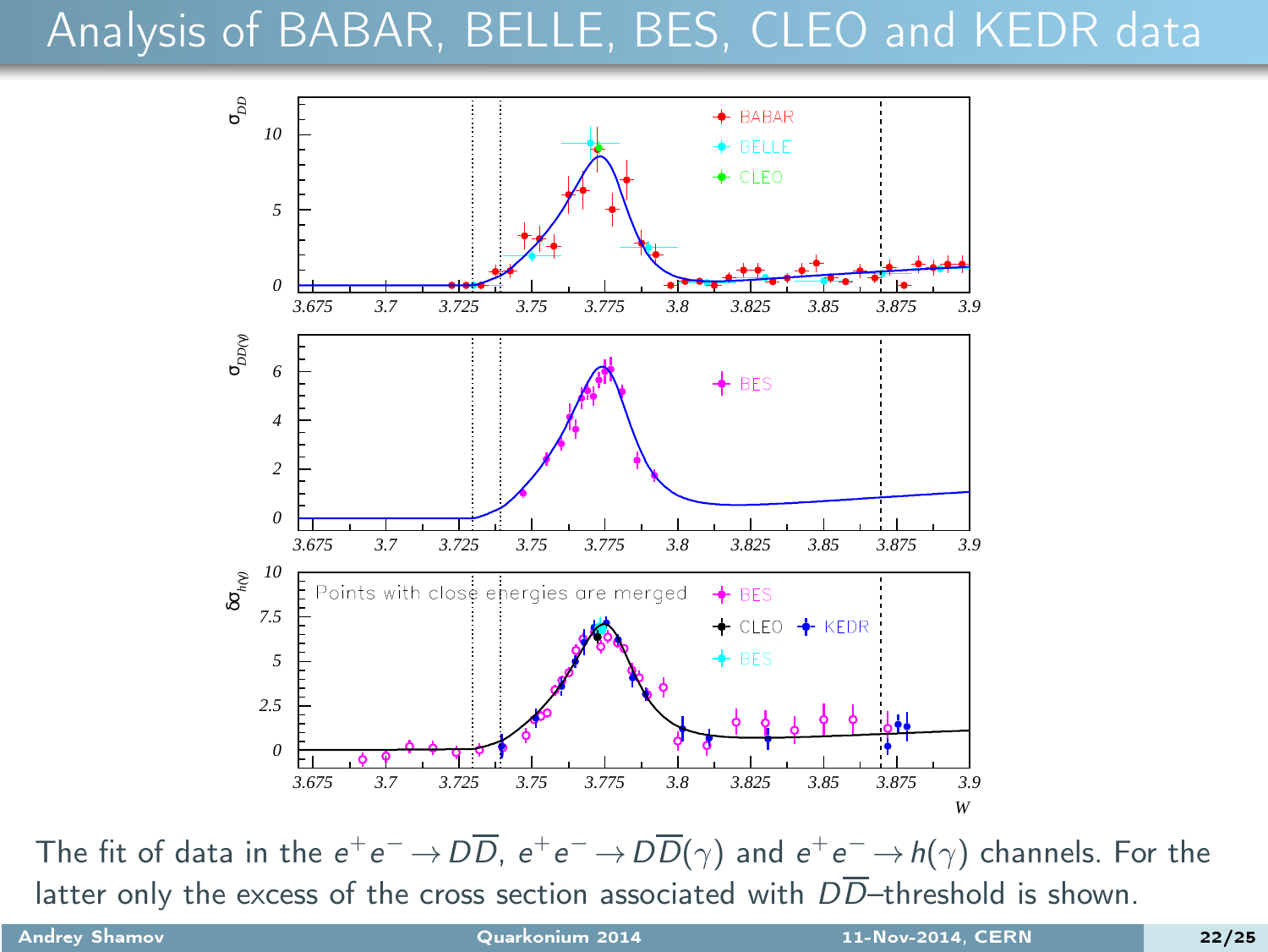A sum of likelihood functions for independent experiments is minimized with

$$
\mathcal{L}^{exp} = \mathcal{L}_{data}(f_N, \Delta_W) + \mathcal{L}_{syst}(f_N, \Delta_W)
$$

 $\mathcal{L}_{data}$  – Poisson likelihood $\times 2$  when the number of events is known,  $\chi^2$  when only the cross section and its error are known.

Additional free parameters  $f_N$  and  $\Delta_W$  account for systematic uncertainties of the experiment in the cross section normalization and in the energy scale.

$$
\mathcal{L}_{syst} = (f_N - 1)^2/\sigma_N^2 + \Delta_W^2/\delta_W^2
$$

with  $\sigma_N$  and  $\delta_W$  values taken from the appropriate publication.

Fit gives  $\chi^2=$  232 for 189 degrees of freedom, the probability of about 1.8%

|                                                                                | Solution M (MeV) $\Gamma$ (MeV) $\beta_{nD}$ $\Gamma_{ee}(eV)$ $\phi$ (deg)     |  |  |  |  |  |
|--------------------------------------------------------------------------------|---------------------------------------------------------------------------------|--|--|--|--|--|
|                                                                                | 1: $3779.3 \pm 1.0$ $26.7 \pm 1.4$ $0.19 \pm 0.05$ $202 \pm 18$ $185.6 \pm 5.2$ |  |  |  |  |  |
| 2:                                                                             | $3779.5 \pm 1.0$ $26.8 \pm 1.4$ $0.11 \pm 0.03$ $346 \pm 19$ $228.6 \pm 3.0$    |  |  |  |  |  |
| The uncertainty estimates reflect a statistical error and essential systematic |                                                                                 |  |  |  |  |  |
| uncertainties.                                                                 |                                                                                 |  |  |  |  |  |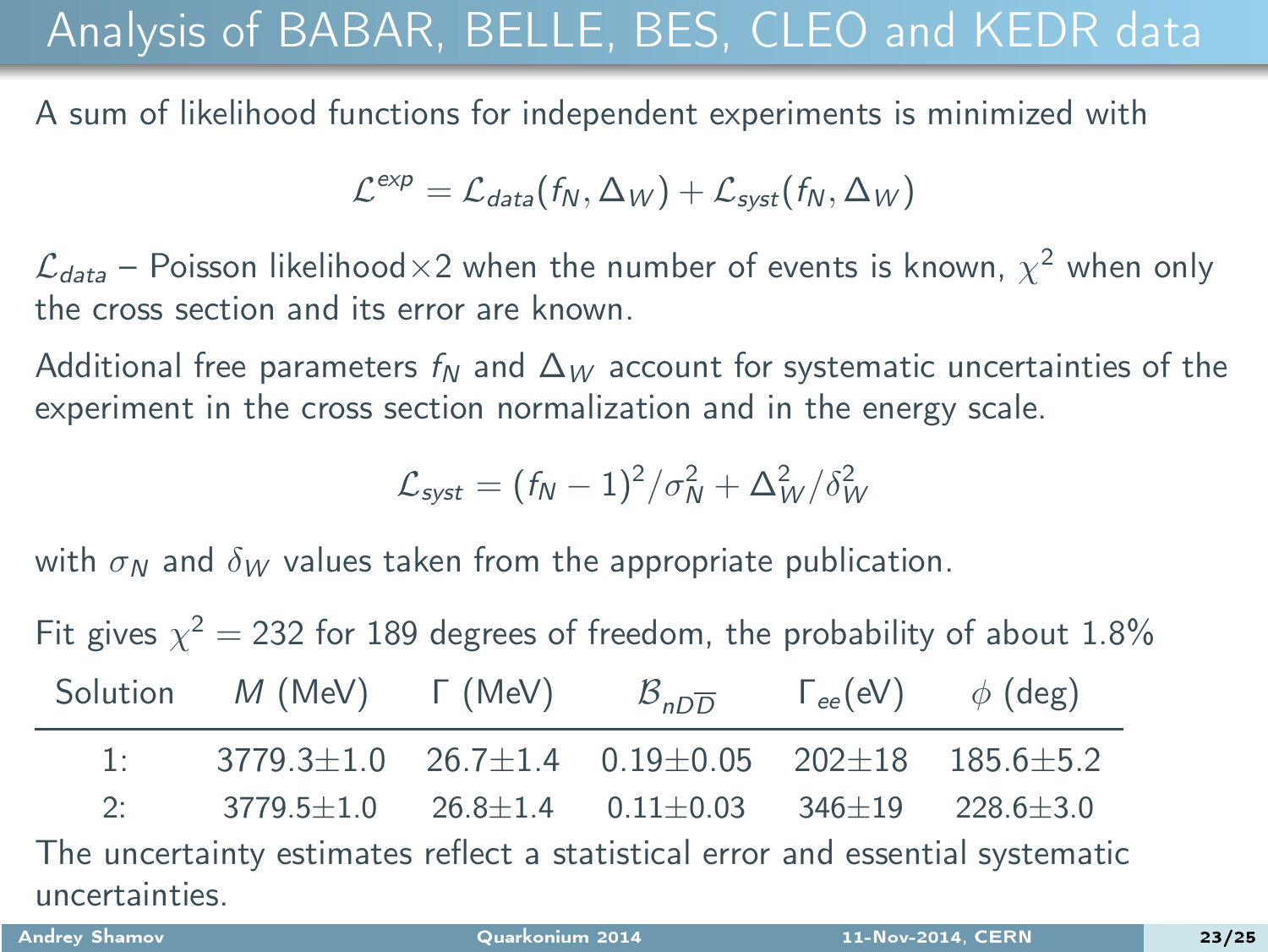- Main conclusions of PL B711(2012)292 by KEDR are confirmed
- VDM satisfactory describes inclusive hadronic cross section and  $D\overline{D}$  cross section from  $D\overline{D}$ -threshold up to 3.9 GeV
- Confirmation of the BES result on the  $\psi(3770)$  non- $D\overline{D}$  decays obtained using 'inclusive non- $D\overline{D}$  selection':

 $B_{nD}$  = 0.151  $\pm$  0.056  $\pm$  0.018 [PLB 659 (2008) 74]

- Statistical significance of  $\mathcal{B}_{n\overline{\mathrm{D}}\overline{\mathrm{D}}}$  value is not due to BES data solely  $\Gamma_{nD\overline{D}} = 5.06^{+1.39}_{-1.46}$  MeV (all data)
	- $\Gamma_{nD\overline{D}} = 4.44^{+1.38}_{-1.47}$  MeV (all data but 3 deviating points)

 $\Gamma_{nD\overline{D}} = 7.06^{+1.82}_{-1.97}$  MeV ( $D\overline{D}$  and hadronic data by BES excluded)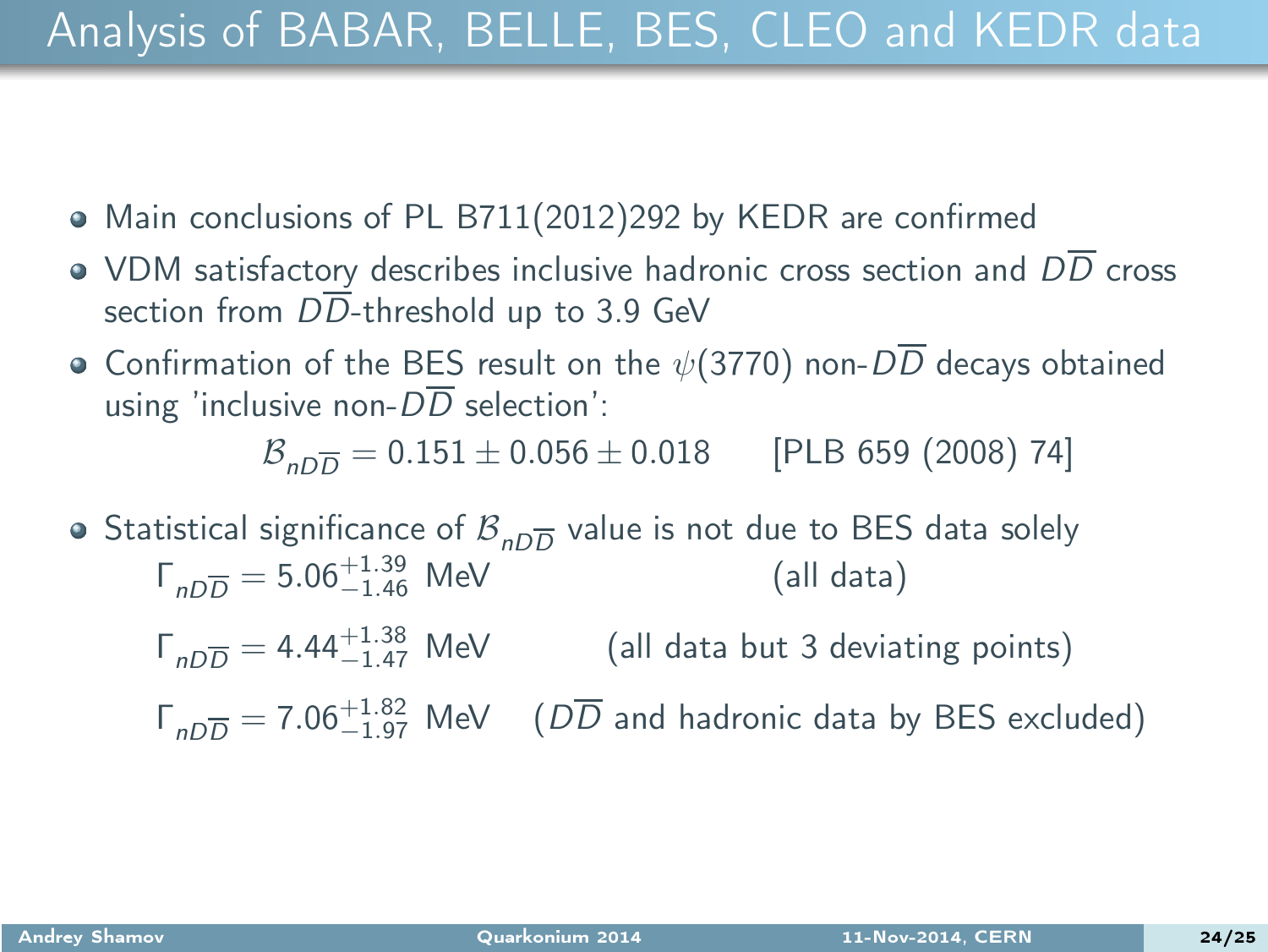#### Conclusion

 $\bullet$   $J/\psi$  results:

 $M = 3096.900 + 0.002 + 0.006$  MeV  $\lambda = 0.45 + 0.07 + 0.04$  $\Gamma_{ee}$  ×  $\Gamma_{ee}/\Gamma = 0.3323 \pm 0.0064 \pm 0.0048$  keV  $\Gamma_{ee}$  ×  $\Gamma_{uu}/\Gamma$  = 0.3318 ± 0.0052 ± 0.0063 keV  $\Gamma_{e^+e^-}(J/\psi)/\Gamma_{u^+u^-}(J/\psi) = 1.0022 \pm 0.0044 \pm 0.0048$  $\mathsf{\Gamma}^0_{\mathsf{J}/\psi \rightarrow \gamma \, \eta_c} = 2.98 \pm 0.18^{+0.15}_{-0.33}~\,$  keV

 $\bullet \psi(2S)$  results:

 $M = 3686.100 \pm 0.004 \pm 0.009$  MeV,  $\lambda = 0.17 \pm 0.05 \pm 0.05$  $\Gamma_{ee}$  × Γ<sub>μμ</sub>/ Γ = 19.4  $\pm$  0.4  $\pm$  1.1 eV  $\Gamma_{ee}$  ×  $\Gamma_h$ / Γ = 2.233  $\pm$  0.015  $\pm$  0.037  $\pm$  0.020 keV

• main  $\psi(3770)$  result:

$$
M = 3779.2 \, {}^{+1.8}_{-1.7} \, {}^{+0.5}_{-0.7} \, {}^{+0.3}_{-0.3} \, \text{MeV}
$$

 $\bullet$  In the next year KEDR plans to move beyond charmonium region for R and  $\gamma\gamma \rightarrow$  hadrons measurement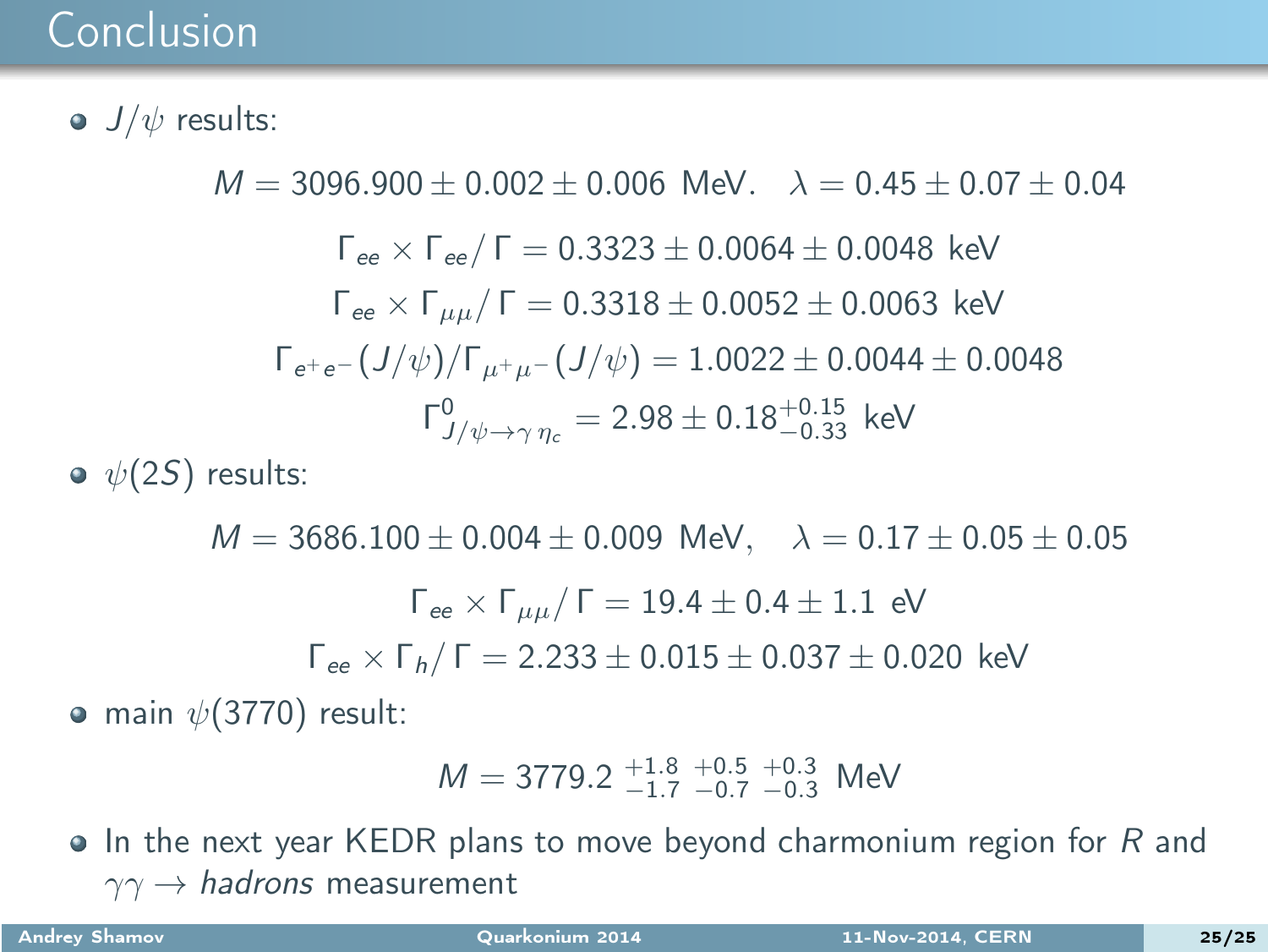#### Systematic uncertainties in the  $J/\psi$  mass (keV)

| Uncertainty source                      | 2002             | 2005          | 2008              | common        |
|-----------------------------------------|------------------|---------------|-------------------|---------------|
| Energy spread variation                 | 3.0              | 1.8           | 1.8               | 1.8           |
| Energy assignment to DAQ runs           | 3.7              | 3.5           | 3.5               | 2.5           |
| Energy calibration accuracy             | 1.6              | 1.9           | 1.9               | 1.6           |
| Beam separation in parasitic I.P.s      | 0.9              | 1.7           | 1.7               | 0.9           |
| Beam misalignment in the I.P.           | 1.8              | 1.5           | 1.5               | 1.5           |
| $e^+$ -, $e^-$ -energy difference       | 1.2              | 1.3           | 1.2               | 1.2           |
| Symmetric $dL/dE$ shape distortion      | 1.5              | 1.3           | 2.1               | 1.3           |
| Asymmetric $dL/dE$ shape distortion     | 2.1              | 1.9           | 1.9               | 1.9           |
| Beam potential                          | 2.0              | 2.0           | 2.0               | 2.0           |
| Detection efficiency instability        | 2.3              | 1.7           | 1.8               | 0.0           |
| Luminosity measurements                 | $2.2\phantom{0}$ | 1.7           | 1.7               | 1.1           |
| Residual machine background             | 1.0              | 0.7           | 0.7               | 0.0           |
| Interference in the hadronic channel    | 2.7              | 2.7           | 2.7               | 2.6           |
| Sum in quadrature                       | $\approx$ 7.7    | $\approx$ 7.0 | $\approx$ 7.2     | $\approx$ 5.8 |
| <b>Andrey Shamov</b><br>Quarkonium 2014 |                  |               | 11-Nov-2014, CERN |               |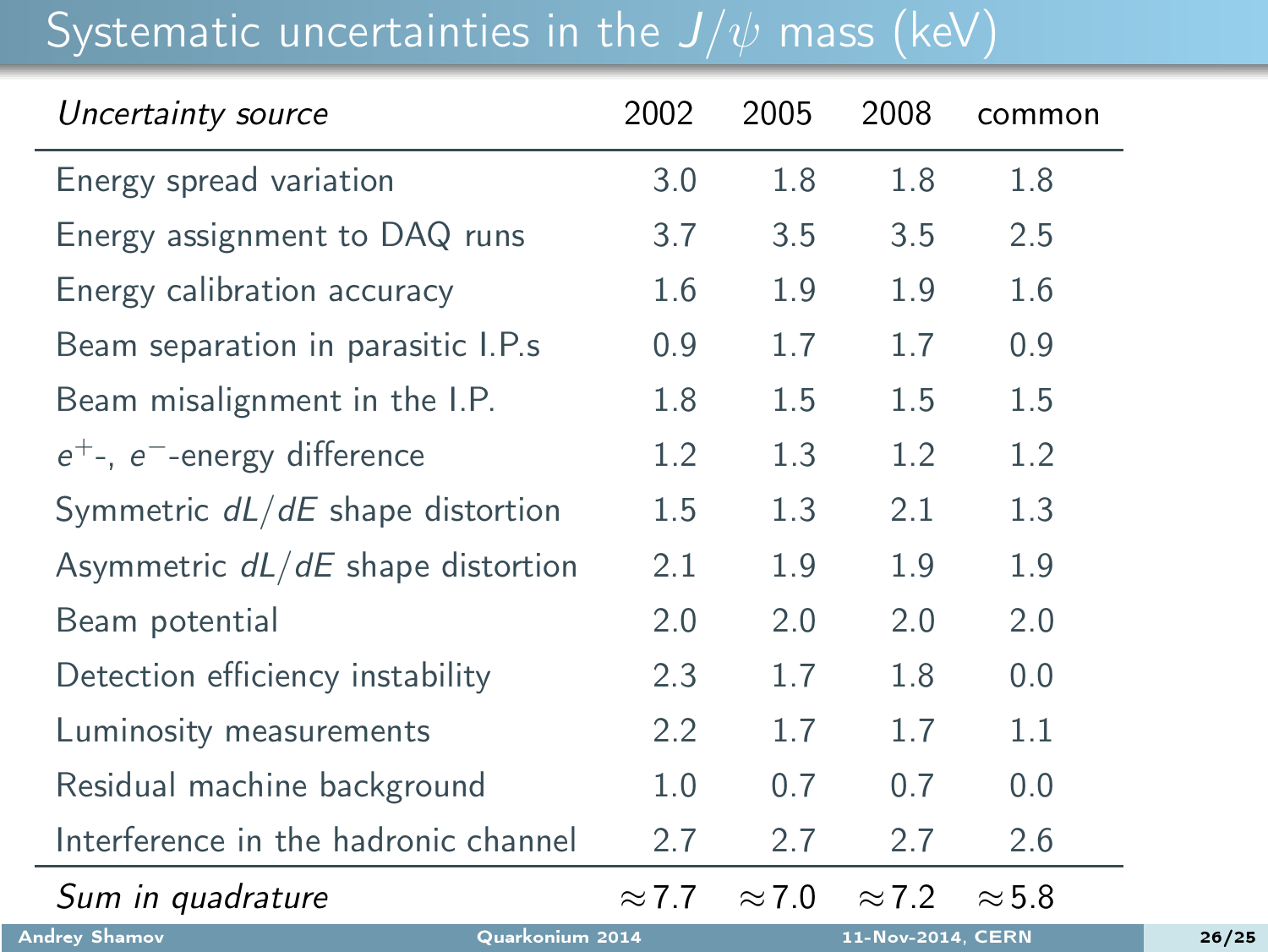# Systematic uncertainties in the  $\psi(2\overline{S})$  mass (keV)

| Uncertainty source                      | 2002          | 2004          | 2006              | 2008          | common        |
|-----------------------------------------|---------------|---------------|-------------------|---------------|---------------|
| Energy spread variation                 | 2.0           | 1.5           | 1.5               | 1.5           | 1.5           |
| Energy assignment to DAQ runs           | 3.9           | 3.9           | 3.8               | 2.4           | 1.5           |
| Energy calibration accuracy             | 1.9           | 2.3           | 2.3               | 2.3           | 1.9           |
| Beam separation in parasitic I.P.s      | 0.5           | 1.2           | 1.7               | 1.7           | 0.5           |
| Beam misalignment in the I.P.           | 5.1           | 3.3           | 3.3               | 3.3           | 2.5           |
| $e^+$ -, $e^-$ -energy difference       | 1.6           | 2.1           | 2.1               | 1.6           | 1.6           |
| Symmetric $dL/dE$ shape distortion      | 1.8           | 1.6           | 1.6               | 1.6           | 1.6           |
| Asymmetric $dL/dE$ shape distortion     | 2.1           | 1.9           | 1.9               | 1.9           | 1.9           |
| Beam potential                          | 2.0           | 2.2           | 2.2               | 2.2           | 2.0           |
| Detection efficiency instability        | 2.1           | 1.6           | 1.6               | 1.6           | 0.0           |
| Luminosity measurements                 | 3.0           | 2.1           | 2.1               | 1.5           | 1.2           |
| Residual machine background             | 1.0           | 0.9           | 0.9               | 0.9           | 0.0           |
| Interference in the hadronic channel    | 4.1           | 4.1           | 4.11              | 4.1           | 4.1           |
| Sum in quadrature                       | $\approx$ 9.7 | $\approx 8.7$ | $\approx 8.6$     | $\approx$ 8.4 | $\approx$ 7.0 |
| <b>Andrey Shamov</b><br>Quarkonium 2014 |               |               | 11-Nov-2014, CERN |               | 27/25         |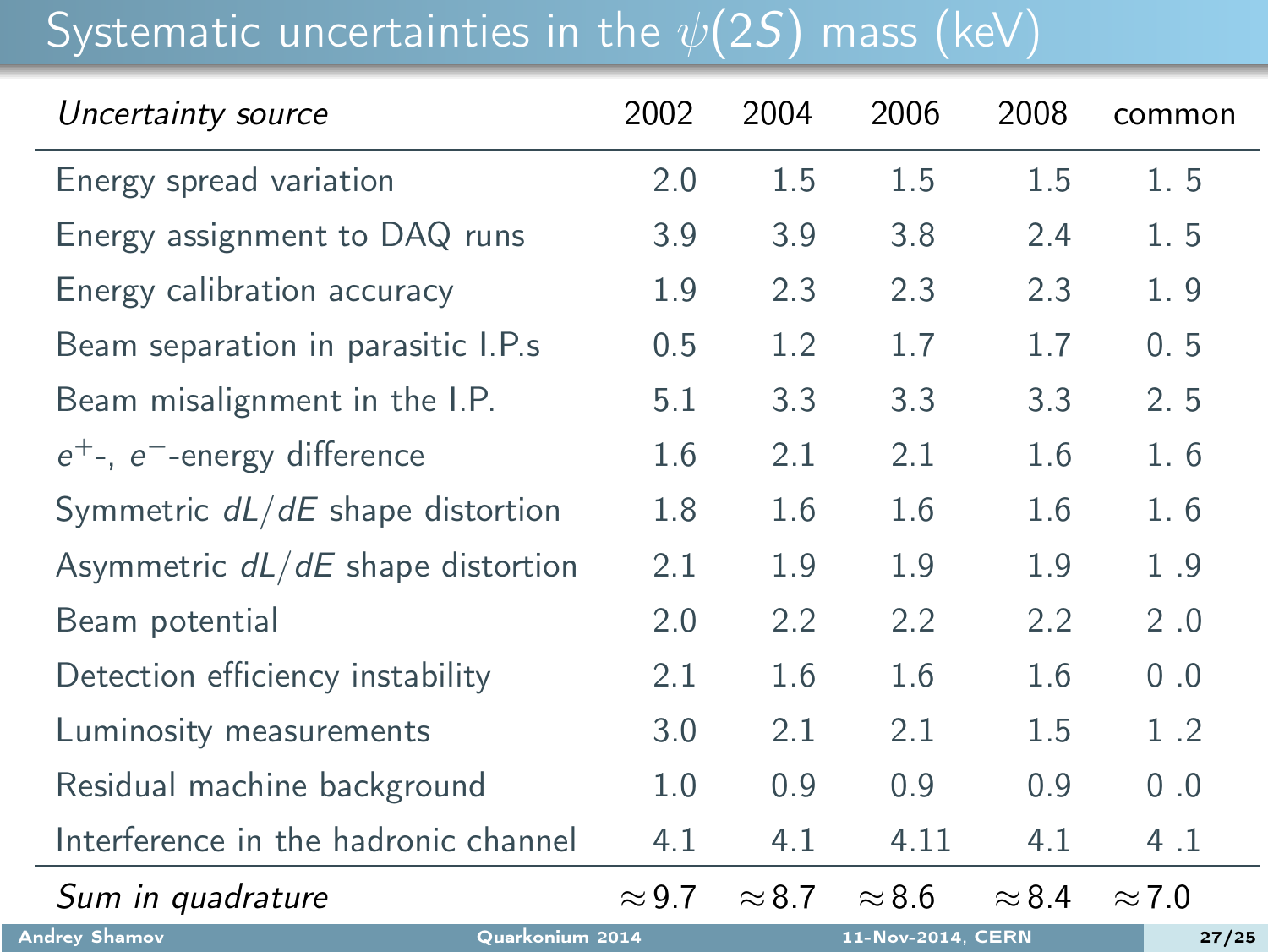## Systematic uncertainties in  $\Gamma_{ee} \times \Gamma_h / \Gamma$  of  $\psi(2S)$

| Source                                  | Sc <sub>1</sub> | Sc2           | Sc3               | Com <sub>12</sub> | Com <sub>123</sub> |
|-----------------------------------------|-----------------|---------------|-------------------|-------------------|--------------------|
| Absolute luminosity measurements        | 1.6             | 1.7           | 1.2               | 1.6               | 0.5                |
| $\psi(2S)$ decay simulation             | $1.0\,$         | 1.0           | 1.1               | 1.0               | 1.0                |
| Detector response                       |                 |               |                   |                   |                    |
| Trigger efficiency                      | 0.2             | 0.2           | 0.2               | 0.2               | 0.2                |
| Nuclear interaction                     | 0.2             | 0.2           | 0.3               | 0.2               | 0.2                |
| Cross talks in VD                       | 0.1             | 0.17          | 0.1               | 0.1               | 0.1                |
| Variation of cuts                       | 0.5             | 0.3           | 0.6               | 0.3               | 0.3                |
| Accelerator related effects             |                 |               |                   |                   |                    |
| Beam energy determination               | 0.15            | 0.18          | 0.6               | 0.15              | 0.15               |
| Non-Gaussian energy distribution        | 0.2             | 0.2           | 0.2               | 0.2               | 0.2                |
| Residual background                     | < 0.1           | < 0.1         | < 0.1             | < 0.1             | < 0.1              |
| Other uncertainties                     | 0.3             | 0.3           | 0.3               | 0.3               | 0.3                |
| Sum in quadrature                       | $\approx$ 2.0   | $\approx$ 2.1 | $\approx$ 1.9     | $\approx$ 2.0     | $\approx$ 1.3      |
| <b>Andrey Shamov</b><br>Quarkonium 2014 |                 |               | 11-Nov-2014, CERN |                   | 28/25              |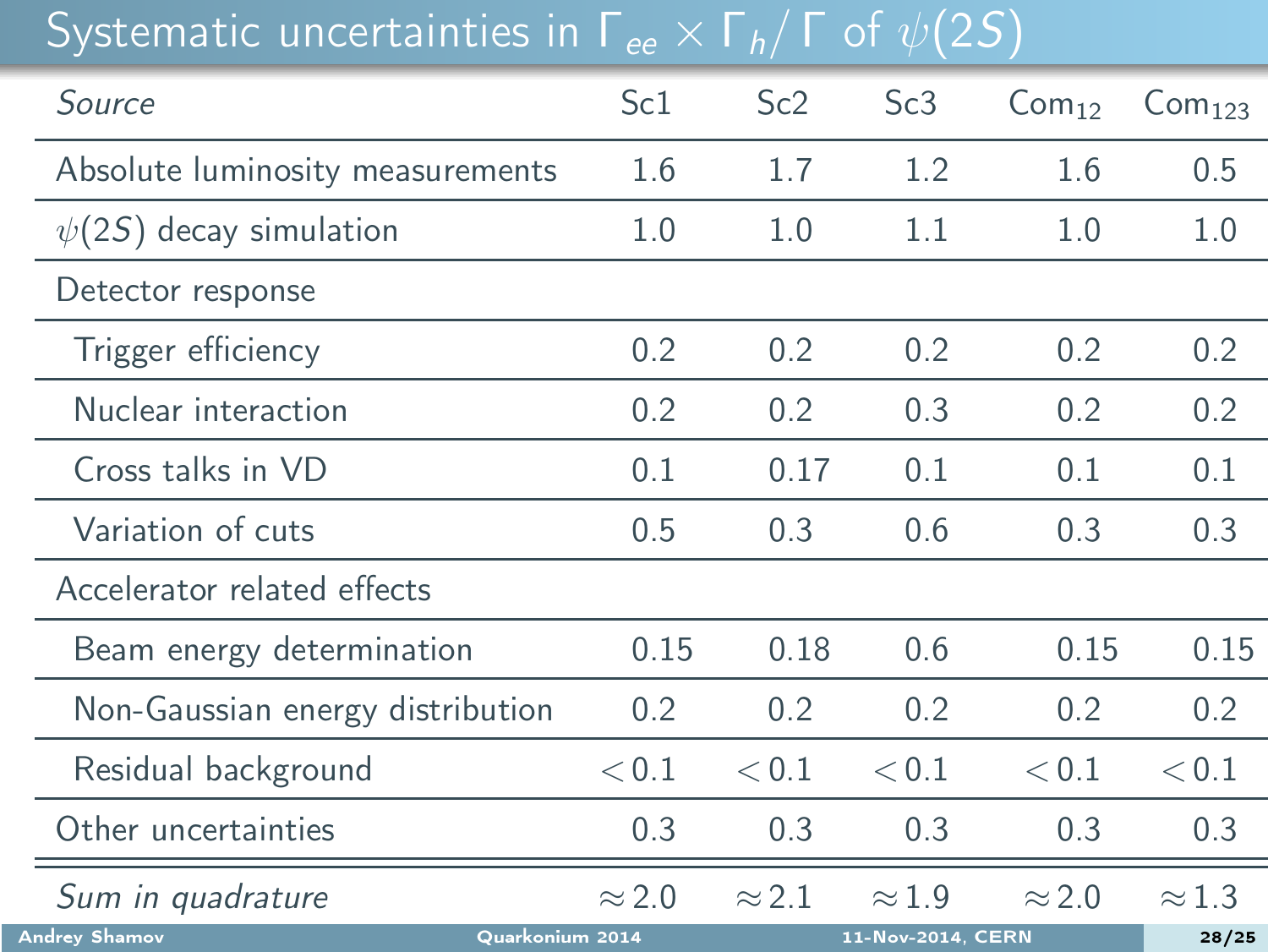### Analyses of  $D\overline{D}$  data by BABAR, BELLE, BES and CLEO

- N. N. Achasov and G. N. Shestakov [PRD 86 (2012) 114013] suggested a model of the D-meson form factor which guaranteed the elastic unitarity requirement.
- G.-Y. Chen and Q. Zhao [PLB 718(2013) 1369] studied the line shape of the  $D\overline{D}$  cross section within effective field theory.

| Model      | $\chi^2/N_{DoF}$ $P(\chi^2)\%$ |     | $\chi^2/N_{DoF}$ $P(\chi^2)\%$ |      |
|------------|--------------------------------|-----|--------------------------------|------|
| <b>VDM</b> | 71.8 / 54                      | 5.3 | 34.07 / 29                     | 23.7 |
| $A.-S.$    | 80.0 / 54                      | 1.2 | 33.52 / 28                     | 21.7 |
| $C - Z$ .  | 210.3 / 54                     |     | 33.66 / 29                     | 25.2 |
| W          | $<$ 3.9 GeV                    |     | $<$ 3.8 GeV                    |      |

The alternative models considered do not improve substantially the description of DD data. The model [PLB 718(2013) 1369] is applicable only in the narrow region around the  $\psi(3770)$  peak.